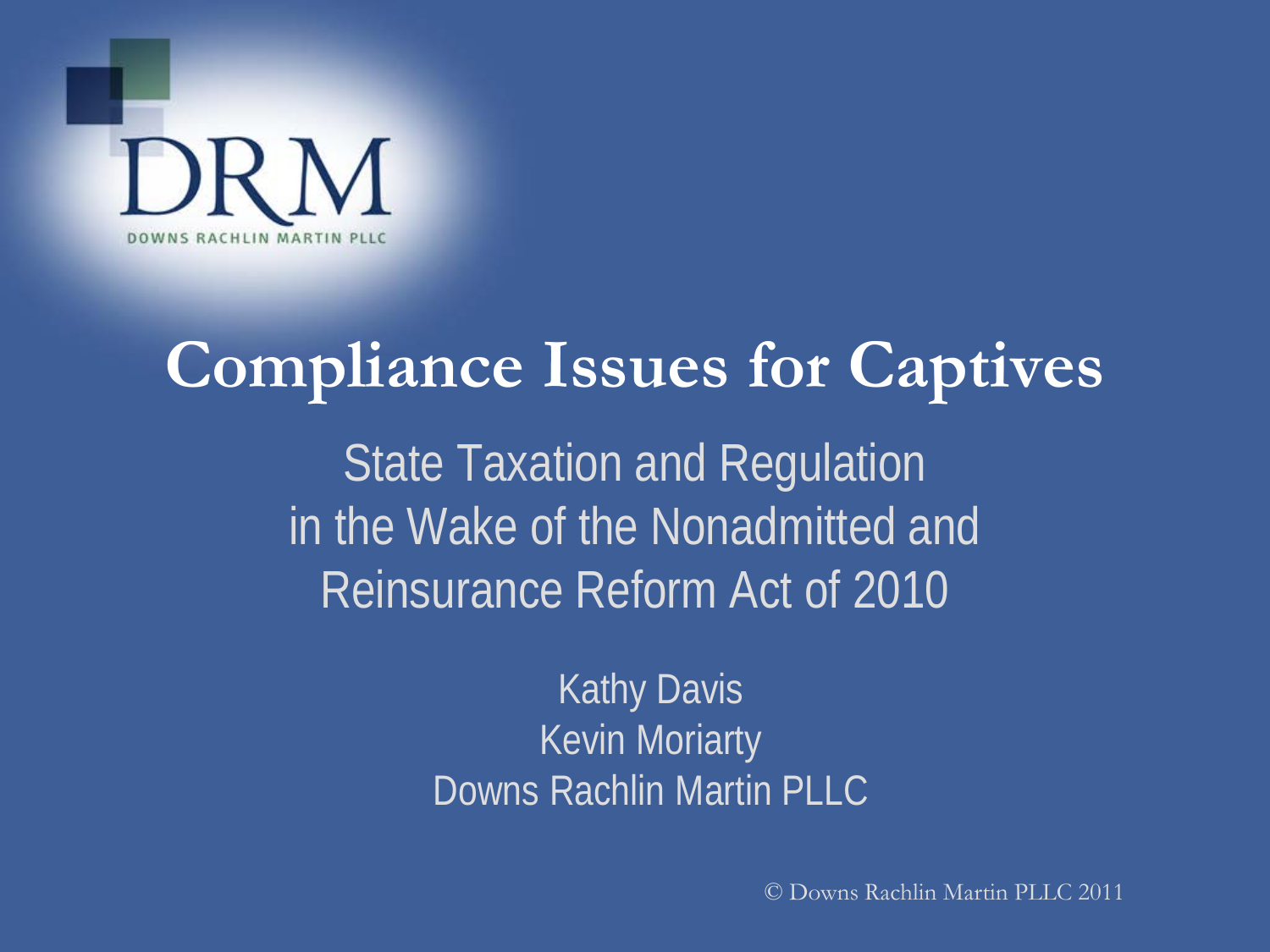### **Points to Cover**

- Powers of states to regulate and tax insurance companies and the business of insurance.
- State regulation and taxation of nonadmitted insurance.
- Effect of the Nonadmitted and Reinsurance Reform Act of 2010 (enacted as part of the Dodd-Frank Wall Street Reform and Consumer Protection Act of 2010).
- Compliance strategies for captive insurers.

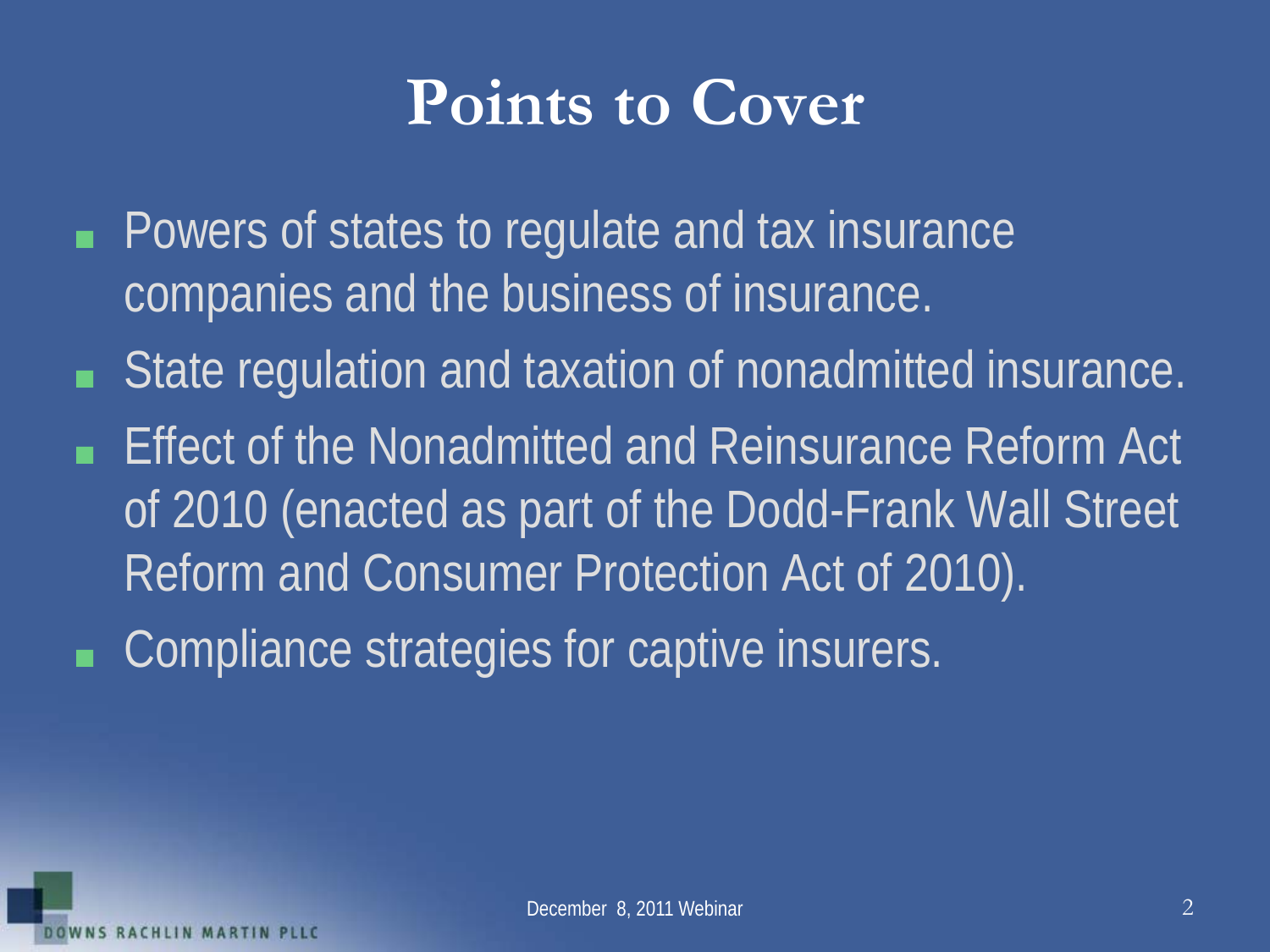- U.S. Constitution state taxation of insurance companies must be consistent with Commerce Clause and Due Process Clause.
- Individual state constitutions must authorize the taxation of an insurance business (all states have interpreted their constitutions to allow such taxation).

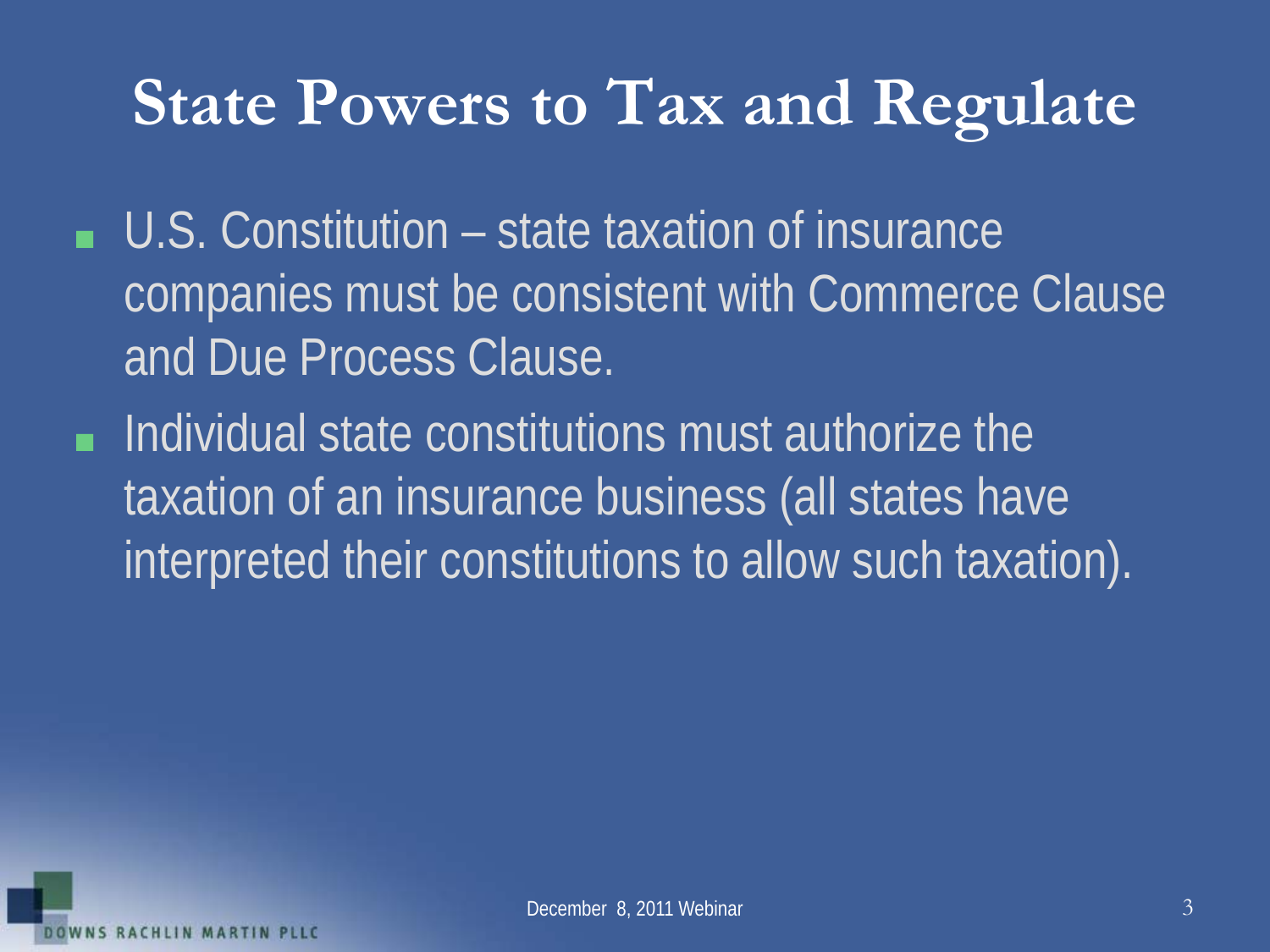#### ■ Federal Limits On State Taxation

■ In 1945, the U.S. Congress passed the McCarran-Ferguson Act (15 USC Sec. 1011-1015), which affirmed the ability of the states to tax insurance companies consistent with the Commerce Clause

– "the business of insurance, and every person engaged therein, shall be subject to the laws of the several states which relate to the regulation or taxation of such business." 15 USC Sec. 1012(a).

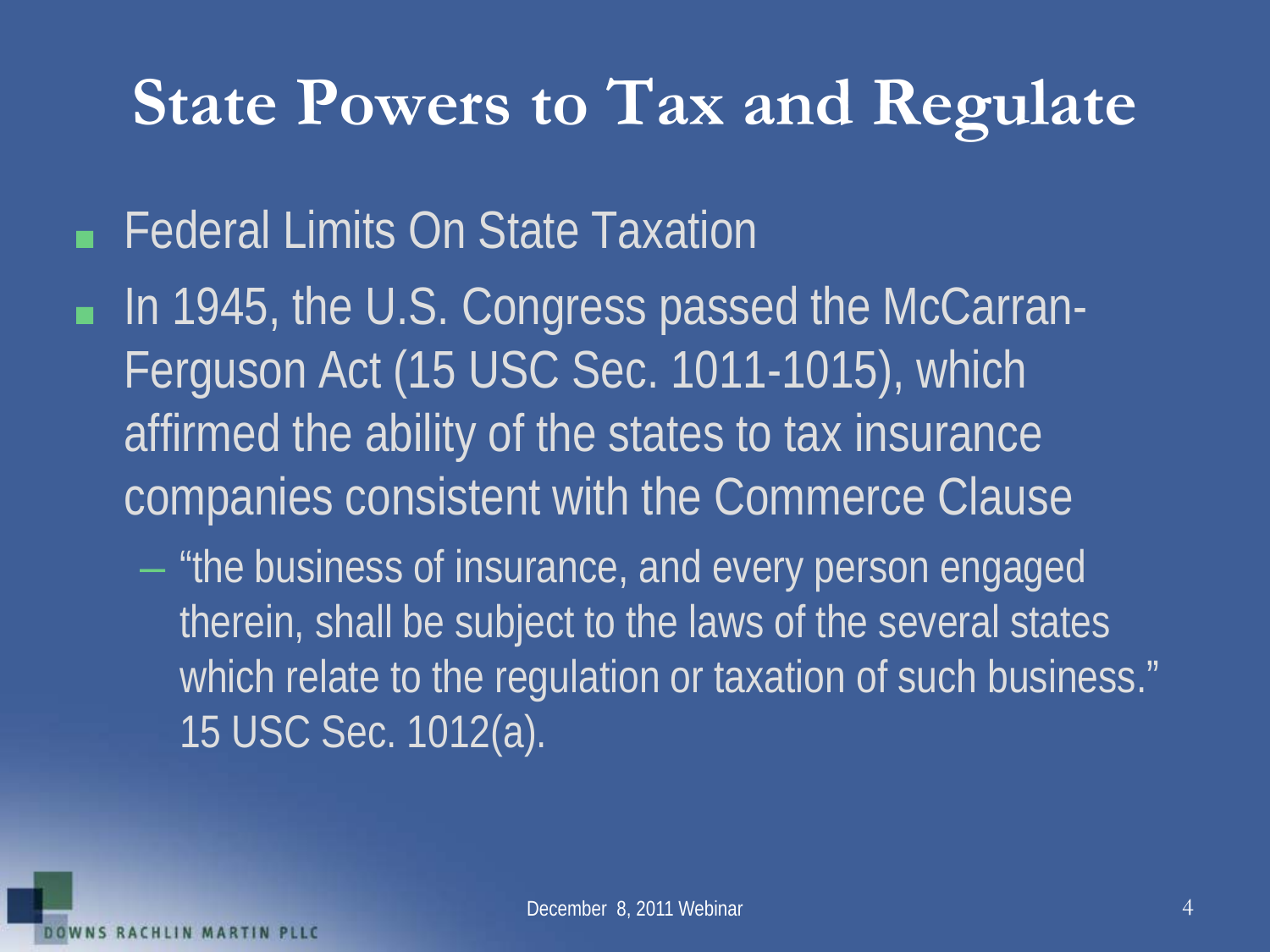- McCarran Ferguson does allow the federal government to regulate and preempt state insurance laws:
	- "No Act of Congress shall be construed to invalidate, impair, or supersede any law enacted by a State for the purpose of regulating the business of insurance, or which imposes a fee or tax upon such business, unless such Act relates to the business of insurance." 15 U.S.C. Sec. 1012(b).

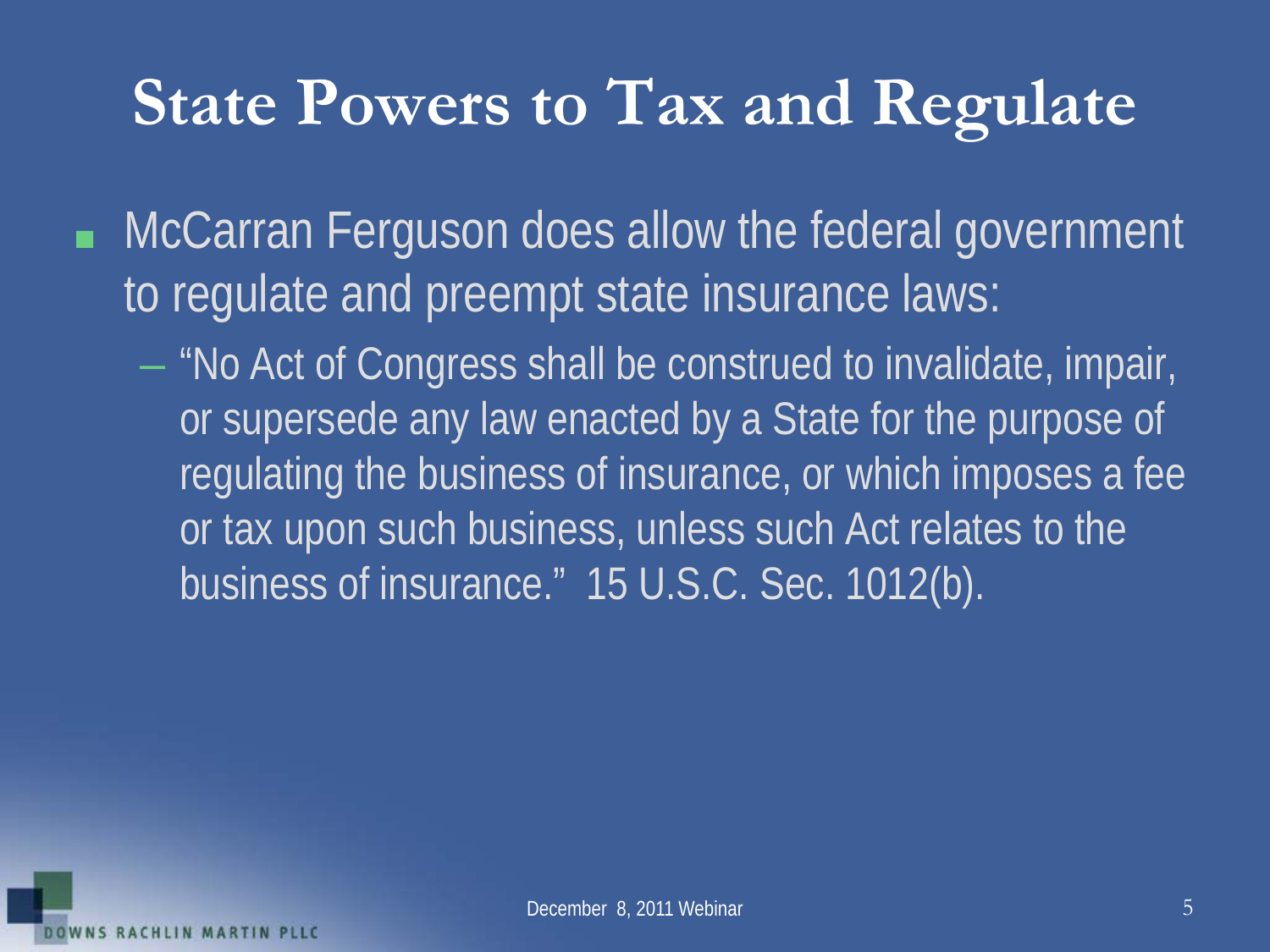#### ■ The result of McCarran Ferguson:

- Insurance is primarily state-regulated and taxed.
- McCarran Ferguson effectively removes Commerce Clause restrictions on state taxation of insurance companies.
- Federal legislation can preempt state taxation and regulation of insurance. Examples include: Risk Retention Act, Nonadmitted and Reinsurance Reform Act of 2010.

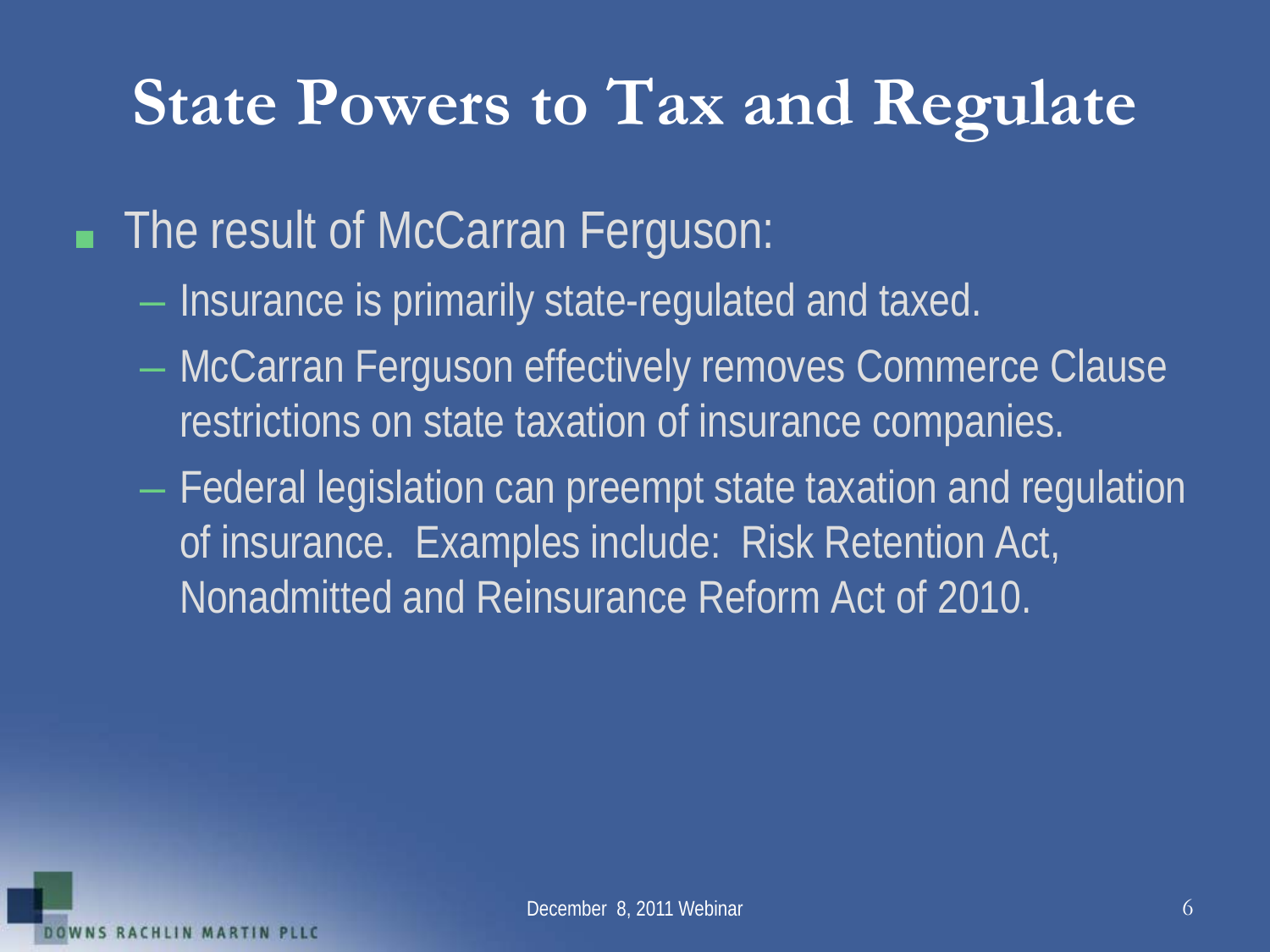■ Federal Limits on State Taxation of Insurance:

- Due process requirements set a low bar for state taxation of insurance companies.
	- In 1962, the U.S. Supreme Court decided *State Board of Insurance v. Todd Shipyards Corp.*, 370 U.S. 451 (1962), and held that a state cannot tax an insurance transaction (insured or insurer) if the only connection to the state is the presence of insured risk.

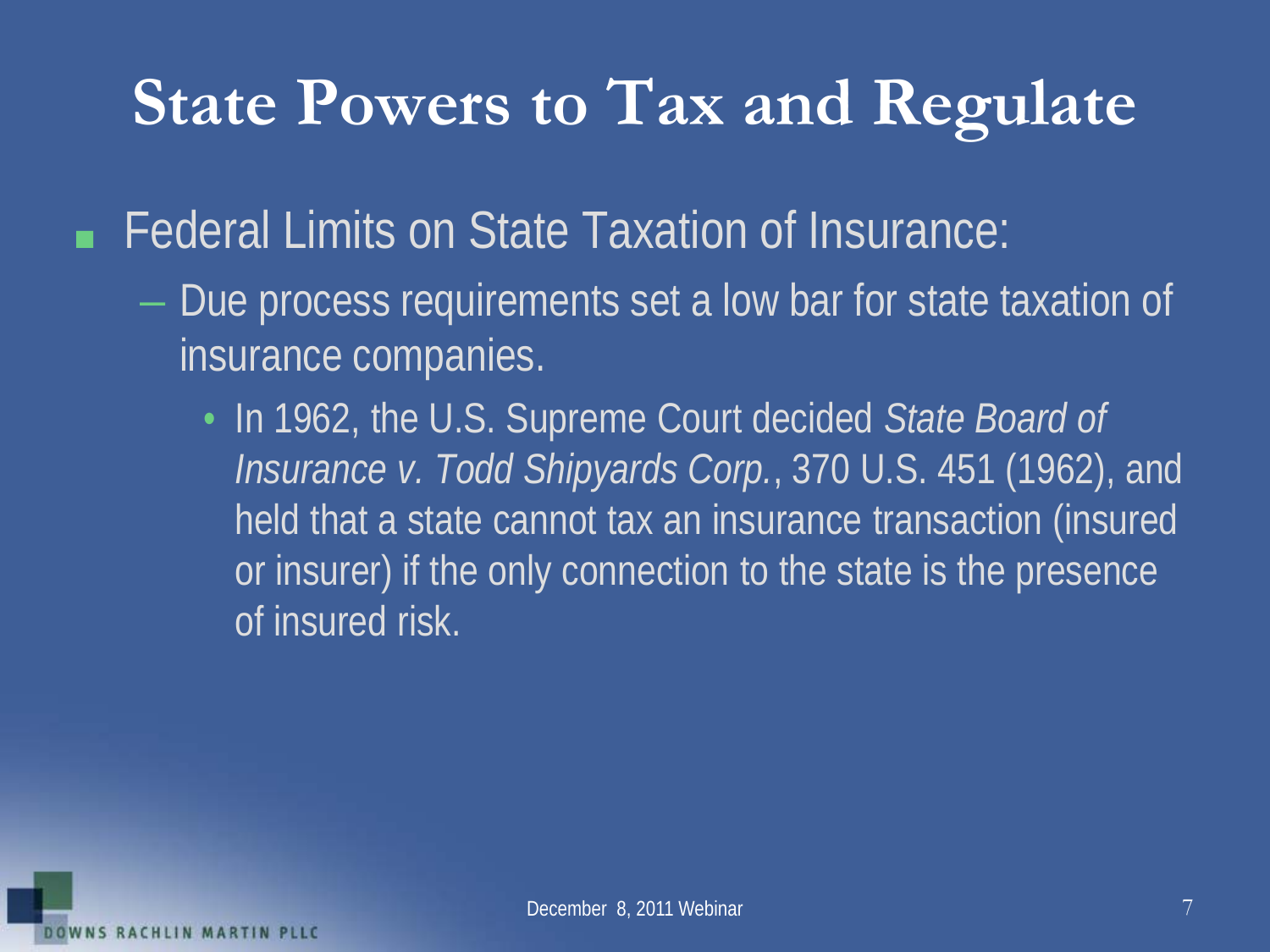#### ■ *Todd Shipyards* facts:

- The insurance transactions involved in the present litigation take place entirely outside Texas.
- The insurance, which is principally insurance against loss or liability arising from damage to property, is negotiated and paid for outside Texas.
- The policies are issued outside Texas.
- All losses arising under the policies are adjusted and paid outside Texas.
- The insurers are not licensed to do business in Texas, have no office or place of business in Texas, do not solicit business in Texas, have no agents in Texas, and do not investigate risks or claims in Texas.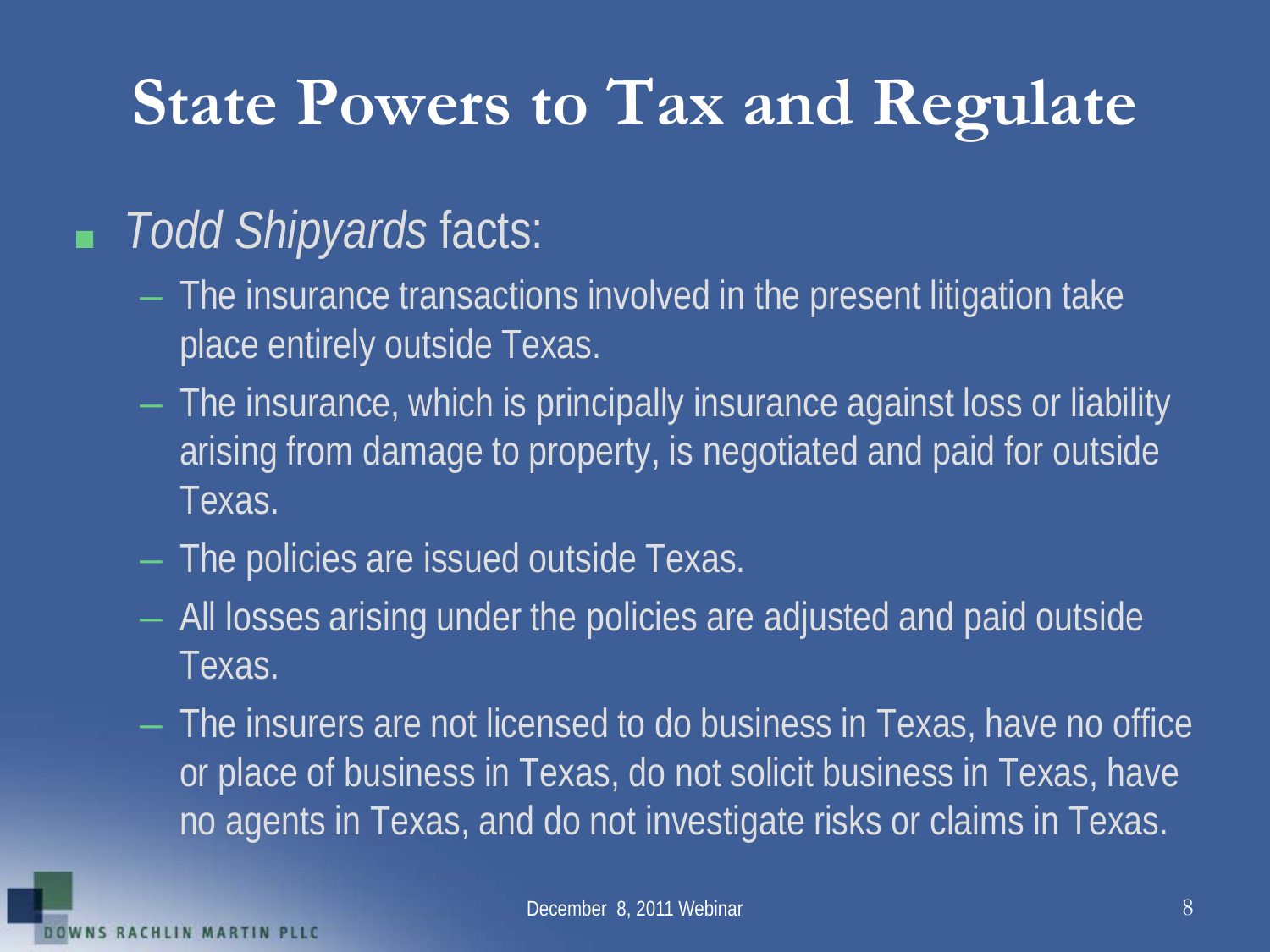#### ■ *Todd Shipyards* facts (continued)

- The insured is not a domiciliary of Texas but a New York corporation doing business in Texas.
- Losses under the policies are payable not to Texas residents but to the insured at its principal office in New York City.
- The only connection between Texas and the insurance transactions is the fact that the property covered by the insurance is physically located in Texas.

*Todd Shipyards* is still in effect.

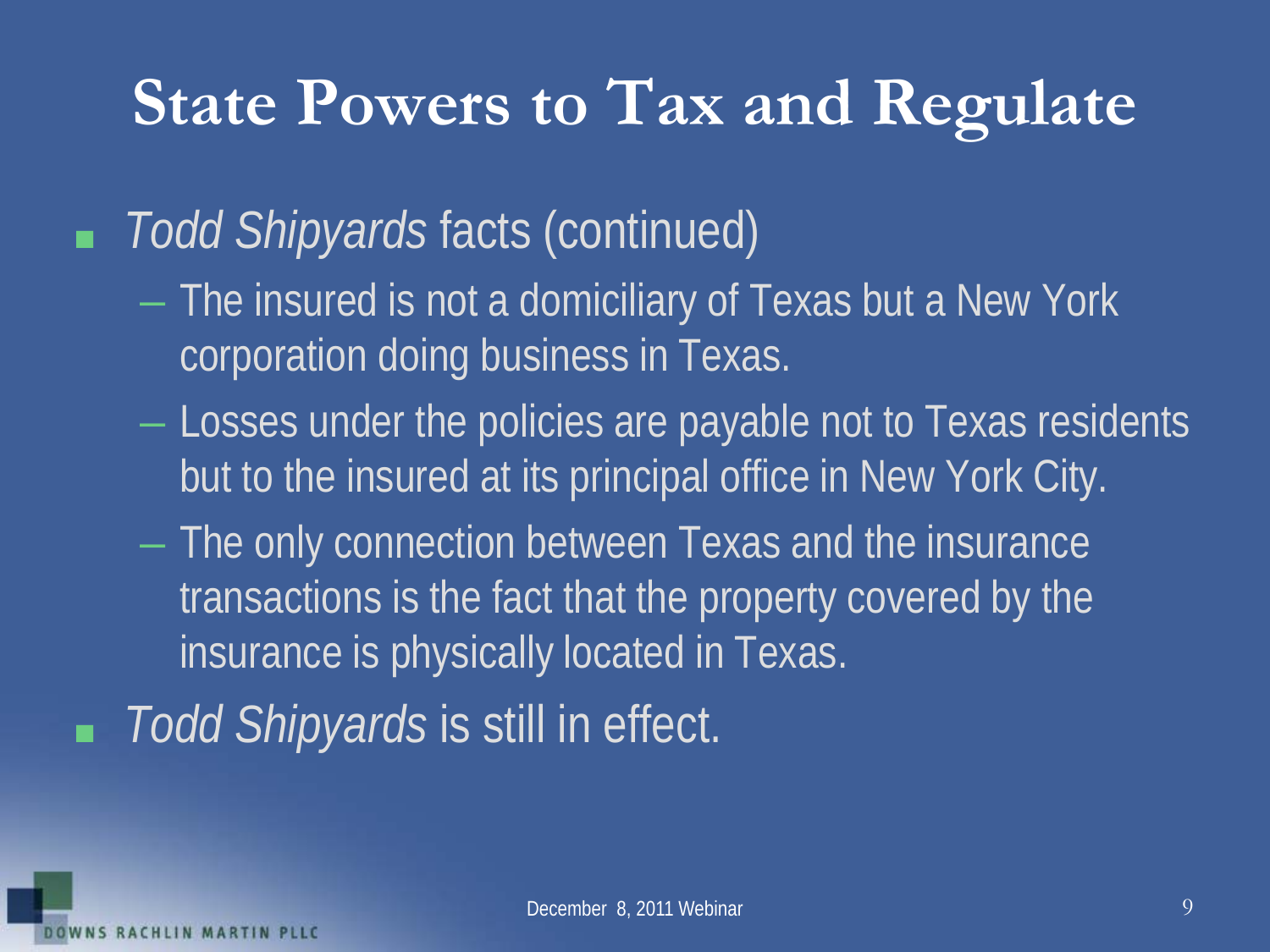# **State Taxation and Regulation**

- General Principles Applicable to All Insurance **Companies** 
	- Primary authority: state statutes and regulations.
	- Each state taxes an insurance company if it conducts an "insurance business" in that state.
	- Taxation is generally an excise tax on gross premiums—tax applies regardless of whether the insurance company is profitable.

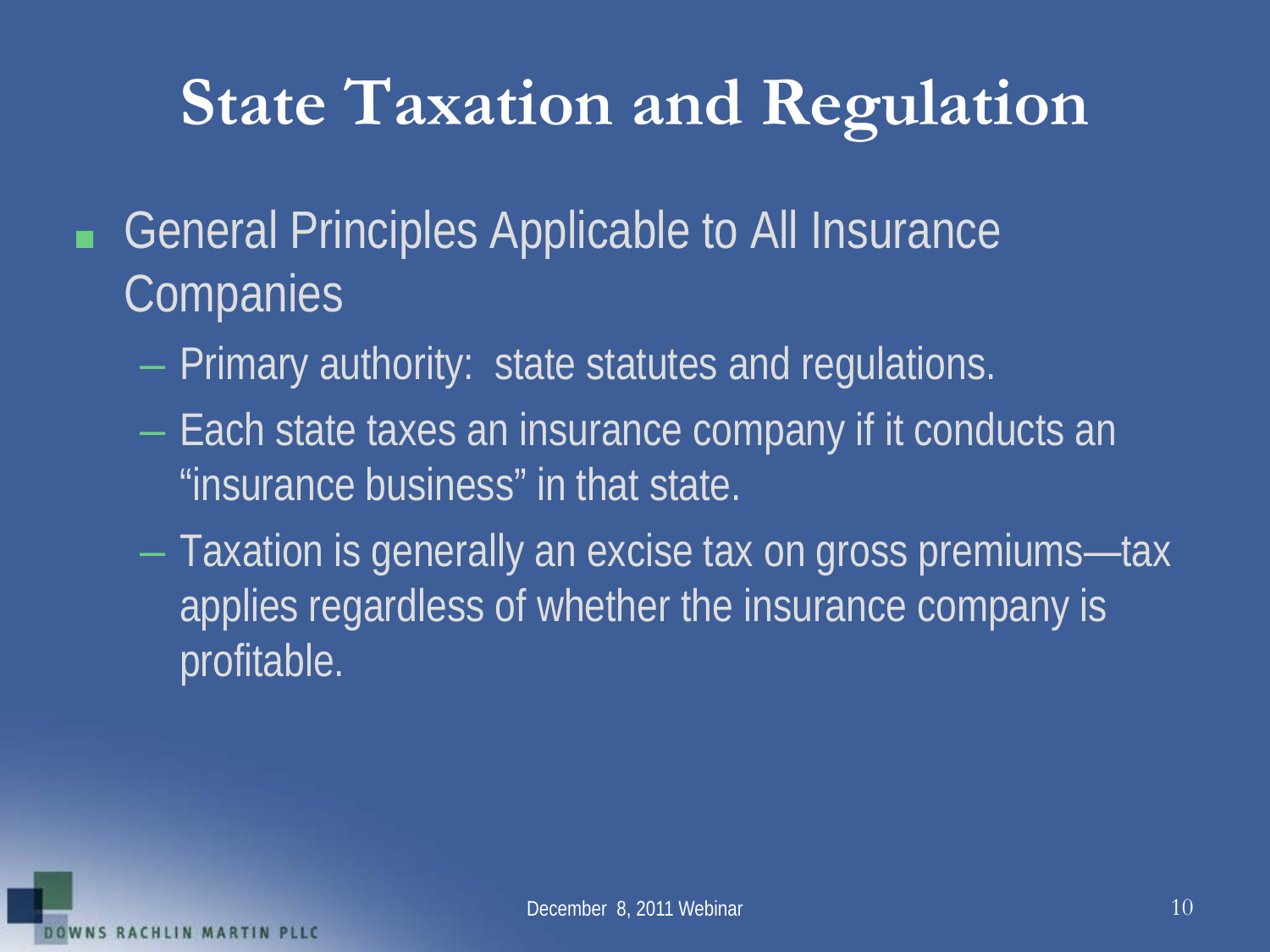# **State Taxation and Regulation**

- Tax applies to premiums written with respect to risks insured in the state (i.e., limited jurisdiction to tax).
- Generally, states don't use the federal income tax test to qualify as an "insurance company" for purposes of imposing the state premium tax; usually being licensed as an insurance company in any state is sufficient.
- Always check the statutes and regulations of a state; they are generally similar but NOT uniform.

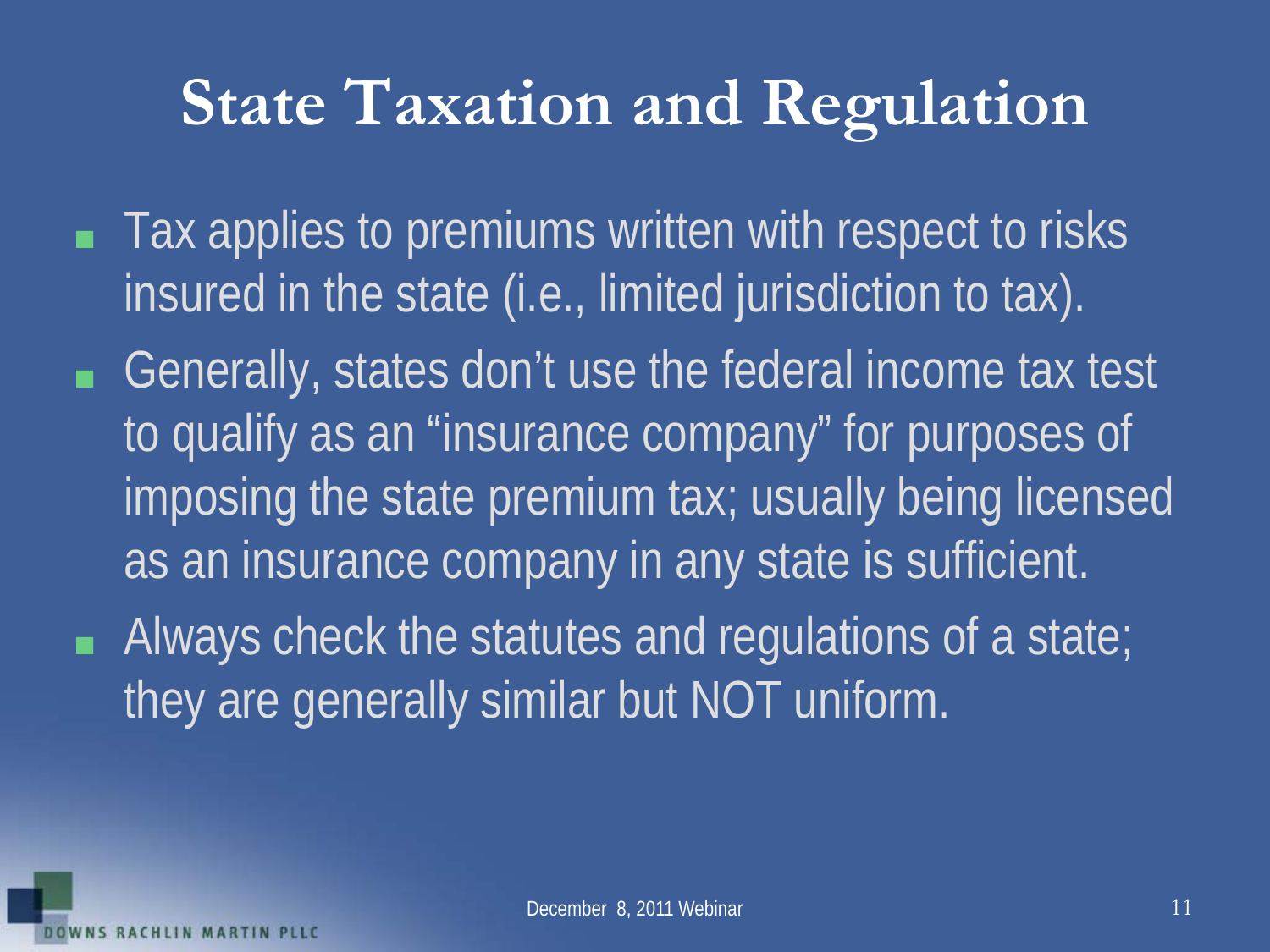### **Nonadmitted Insurance**

- General Rule: an insurance company must obtain a certificate of authority before it can conduct the business of insurance in a state.
- Any insurer conducting an insurance business in a state without a COA is an "unauthorized" or "nonadmitted" insurer.
- Exceptions to the COA requirement include:
	- Reinsurance
	- Sales of insurance to "industrial insureds"
		- *Todd Shipyards*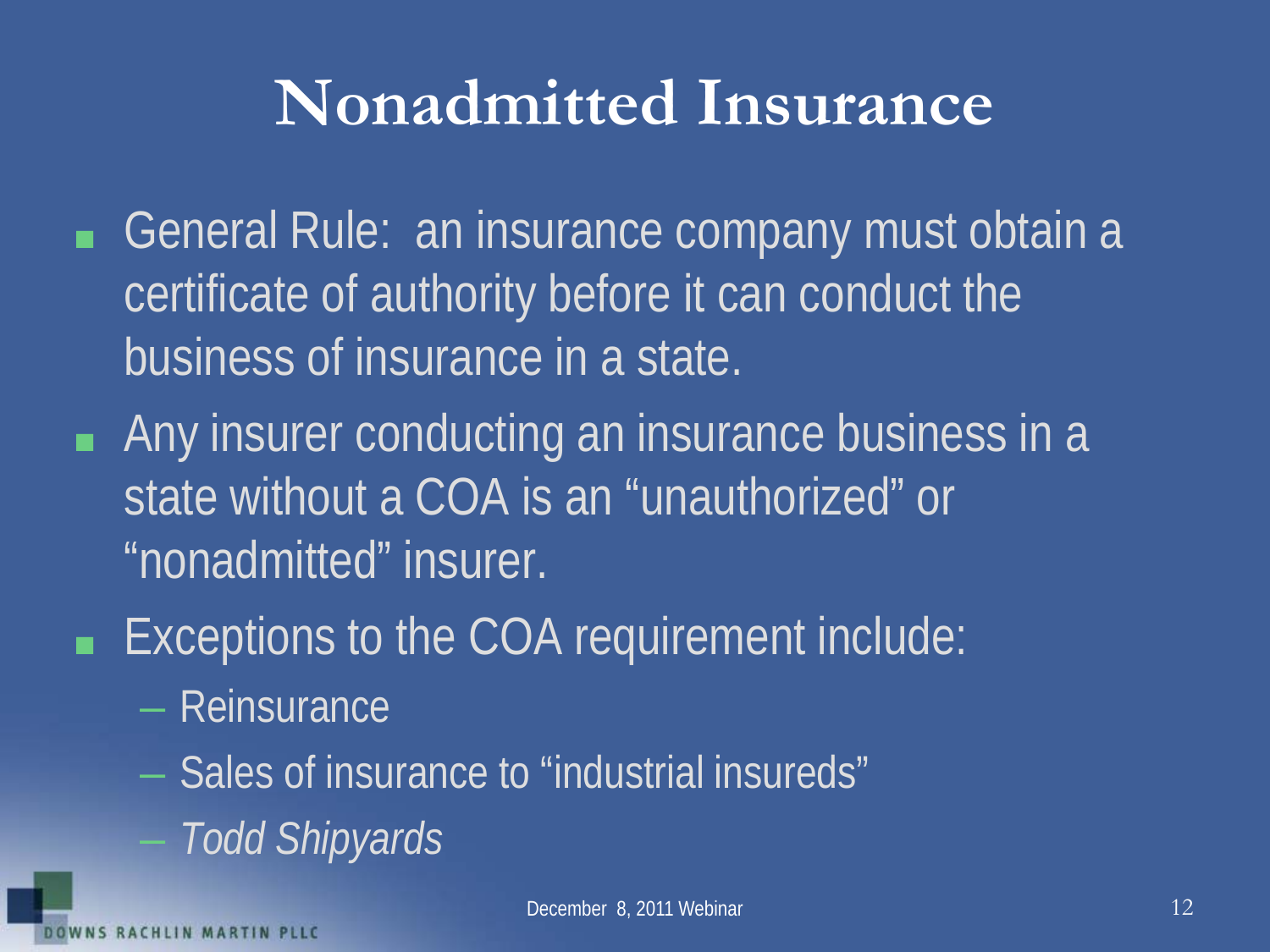#### **Nonadmitted Insurance**

- Insurers that transact insurance without a COA and without an applicable exception to the COA requirement, and those assisting the insurer, are subject to fines, penalties and cease-and-desist orders.
	- State laws include a number of exceptions to the COA requirement, including for insurance of "industrial insureds"
	- We have not seen any state impose these penalties with respect to a captive insurance company.
- Nonadmitted insurance may be taxable, regardless of whether the insurance is placed pursuant to an exception to the COA requirement.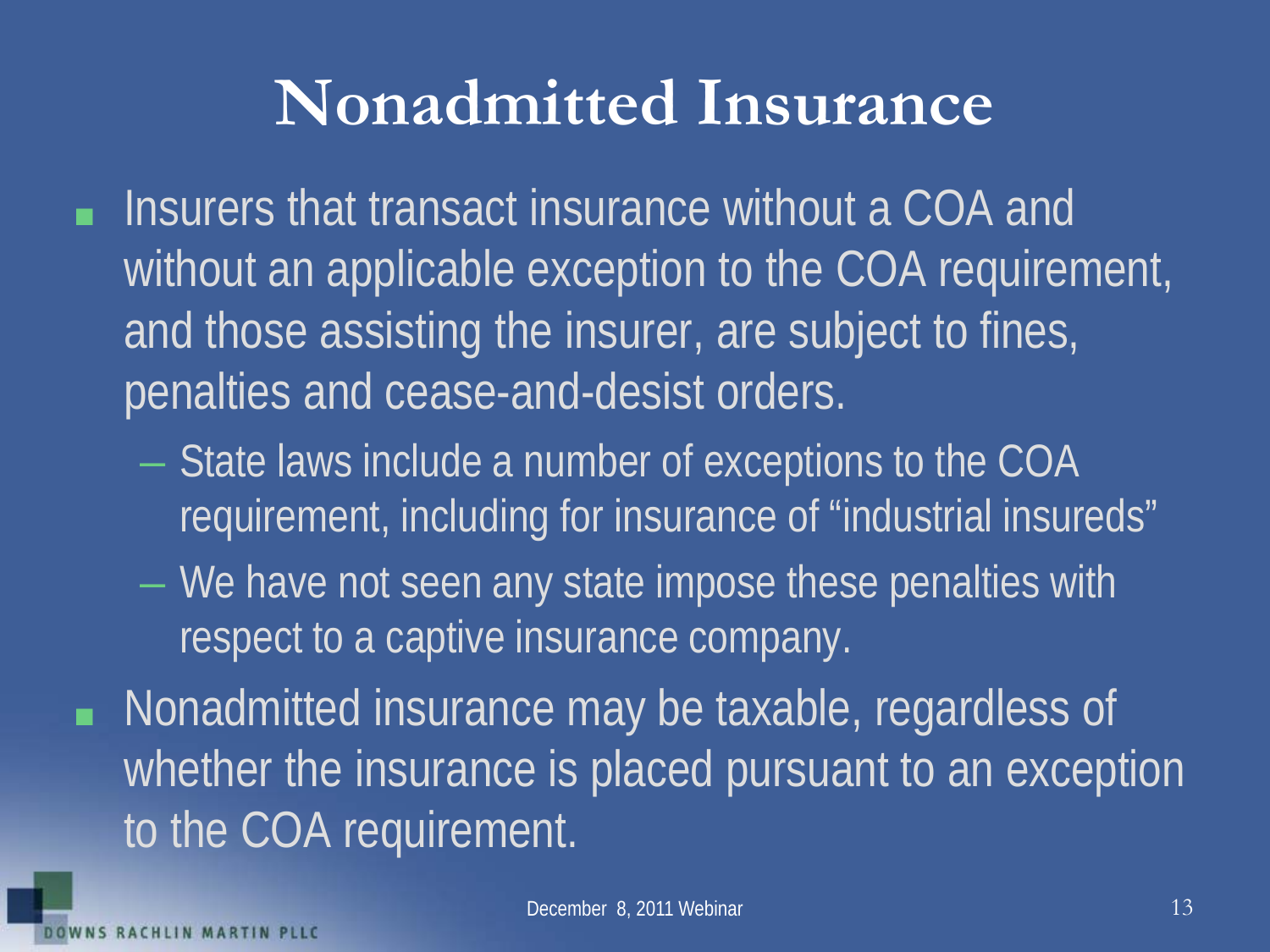### **Non-Admitted Insurance**

■ Currently, most of the states impose a tax on insureds who directly purchase insurance from a nonadmitted insurer.

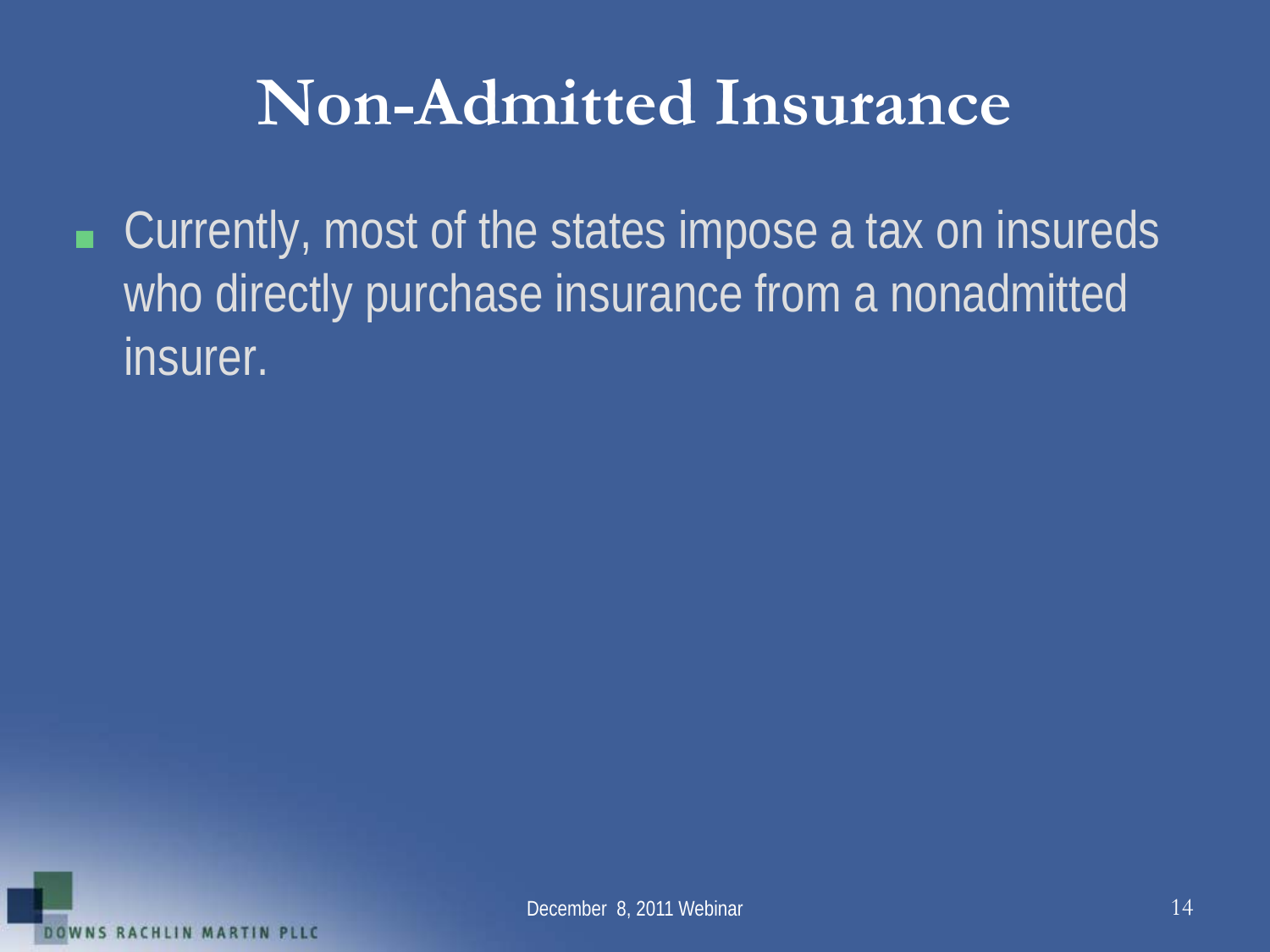- NRRA is a federal statute, enacted pursuant to Congress' reservation of authority to regulate insurance under the McCarran Ferguson Act.
- Part I of NRRA deals with "nonadmitted insurance" which is "any property and casualty insurance permitted to be placed directly or through a surplus lines broker with a nonadmitted insurer eligible to accept such insurance."
- A "nonadmitted insurer" is "an insurer not licensed [by a state] to engage in the business of insurance in such state.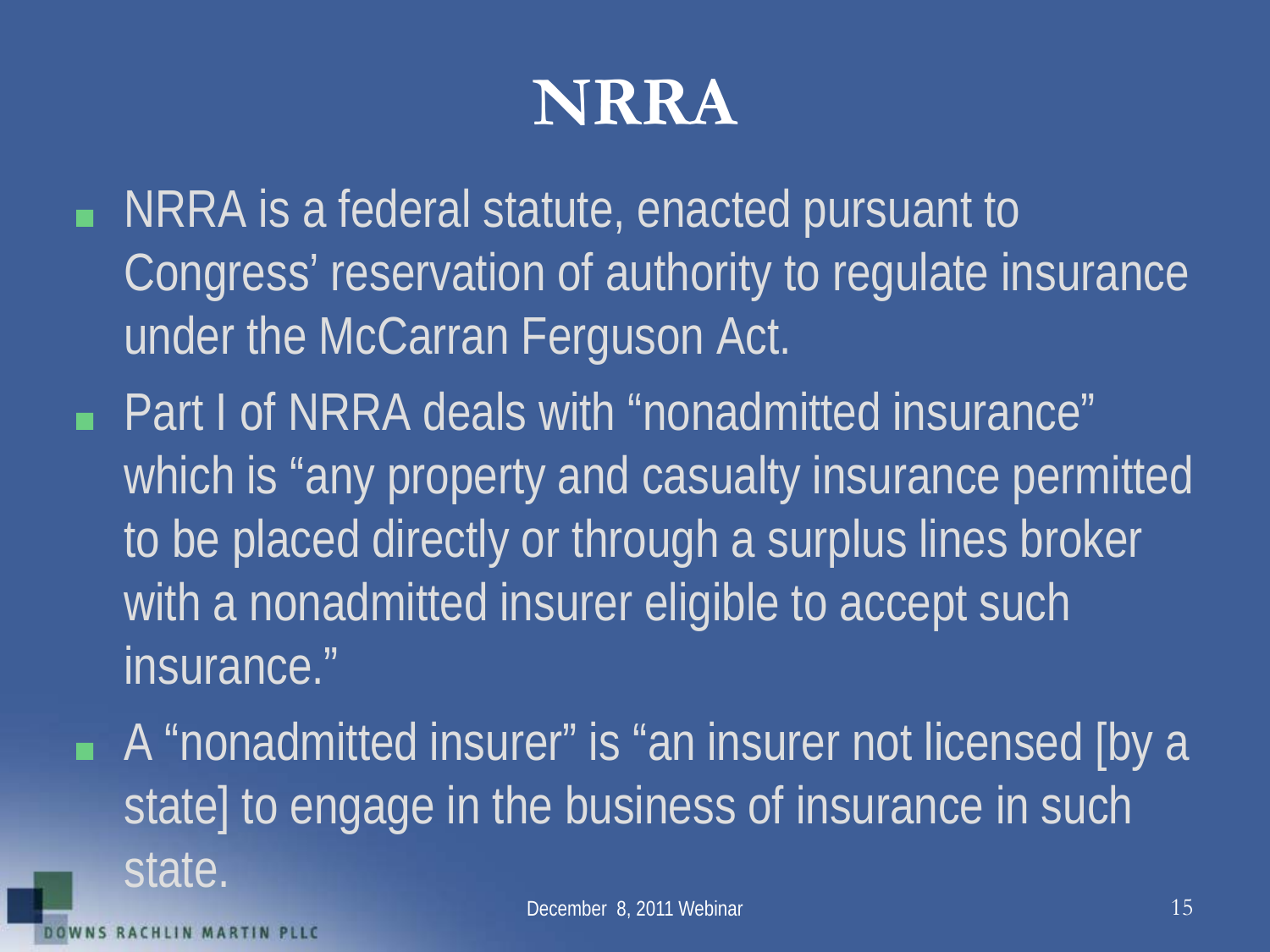- "Independently procured insurance" is "insurance" procured directly by an insured from a nonadmitted insurer."
- NRRA preempts state laws regarding regulation and taxation of nonadmitted insurance:
	- Only the "home state" of the insured purchasing a policy of nonadmitted insurance may impose "premium taxes" for the nonadmitted insurance; they may tax 100% of premium.
		- "Premium tax" means "any tax, fee, assessment, or other charge imposed by a government entity directly or indirectly based on any payment made as consideration for an insurance contract.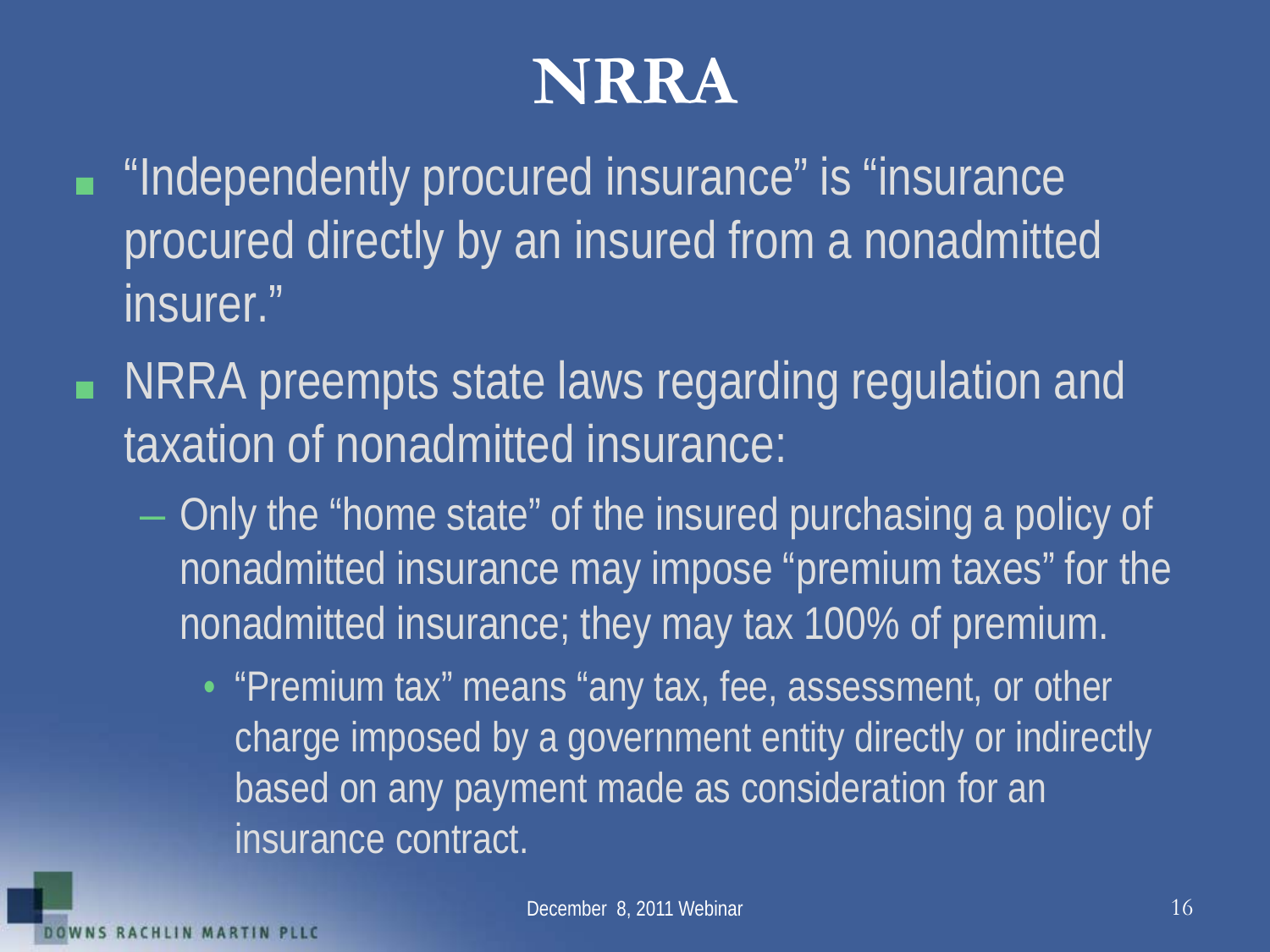NRRA Home state definition:

- Determined on a policy-by-policy basis, i.e. a state may be home state with respect to one nonadmitted insurance policy issued to an insured, but not with respect to another nonadmitted policy issued to the same insured.
- Home state is:
	- (i) The state in which an insured maintains its "principal place of business", or in the case of an individual, the state of the individual's principal residence;
	- (ii) If the policy doesn't cover any risk located in the state determined under (i), the state to which the greatest percentage of taxable premium for the policy is allocated.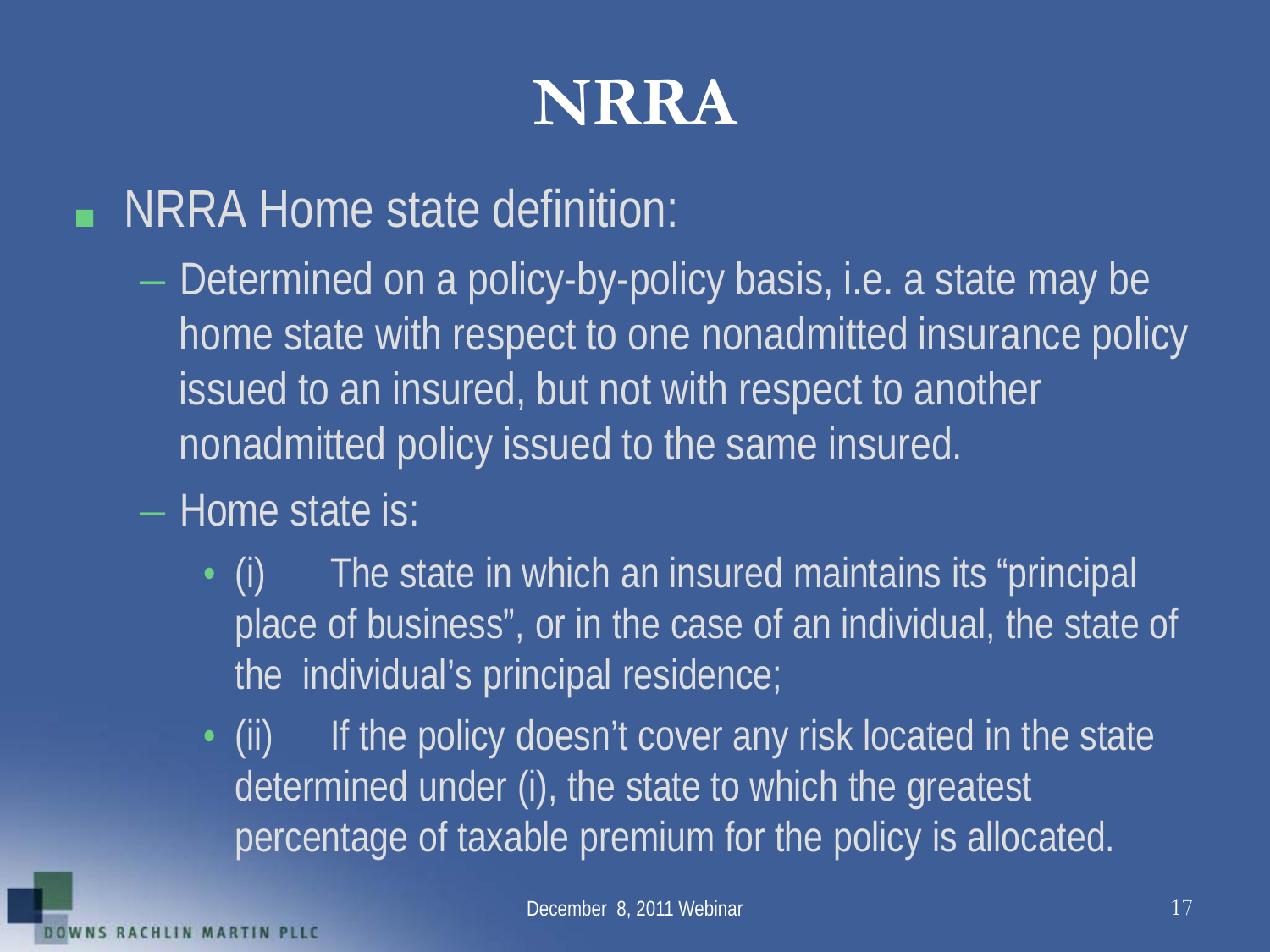#### ■ NRRA definition of "home state" (continued)

- (iii) if more than one insured from an affiliated group are named insureds on a single nonadmitted insurance contract, then:
	- (a) determine which of the named insureds has the largest amount of premium allocable to it under the policy; and
	- (b) do the analysis outlined in (i) and (ii) above with respect to such named insured.

■ NRRA does not define "principal place of business".

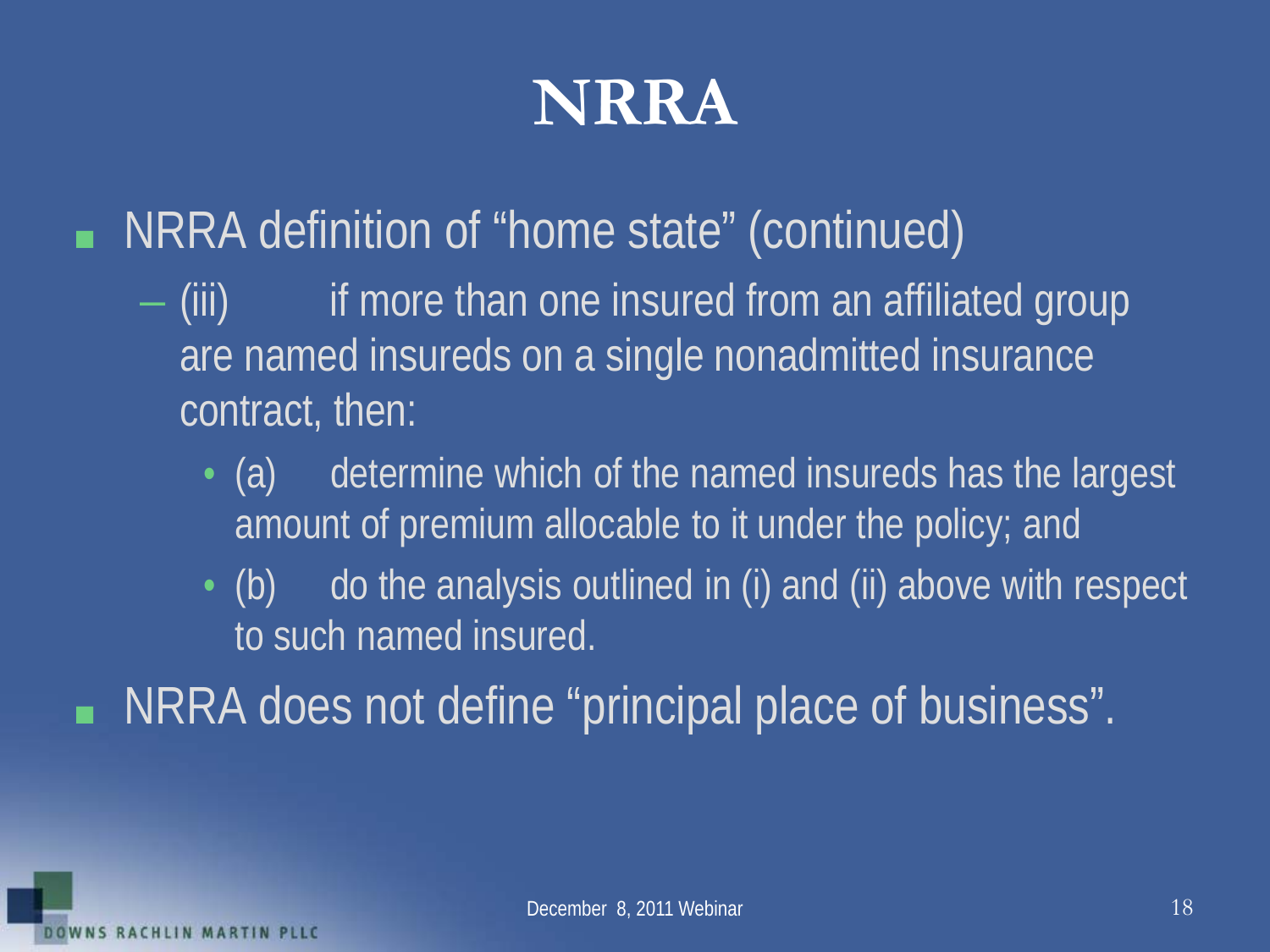■ "Home state" definition under NIMA and SLIMPact-Lite:

- Each model law includes the definition of "home state" from NRRA, and a definition of "principal place of business" as follows:
	- (a) the state where the insured maintains its headquarters and where the insured's high-level officers direct, control and coordinate the business activities of the insured; or
	- (b) if the activities described in (a) take place in more than one state, the state in which the greatest percentage of premium for the nonadmitted insurance contract is allocated; or

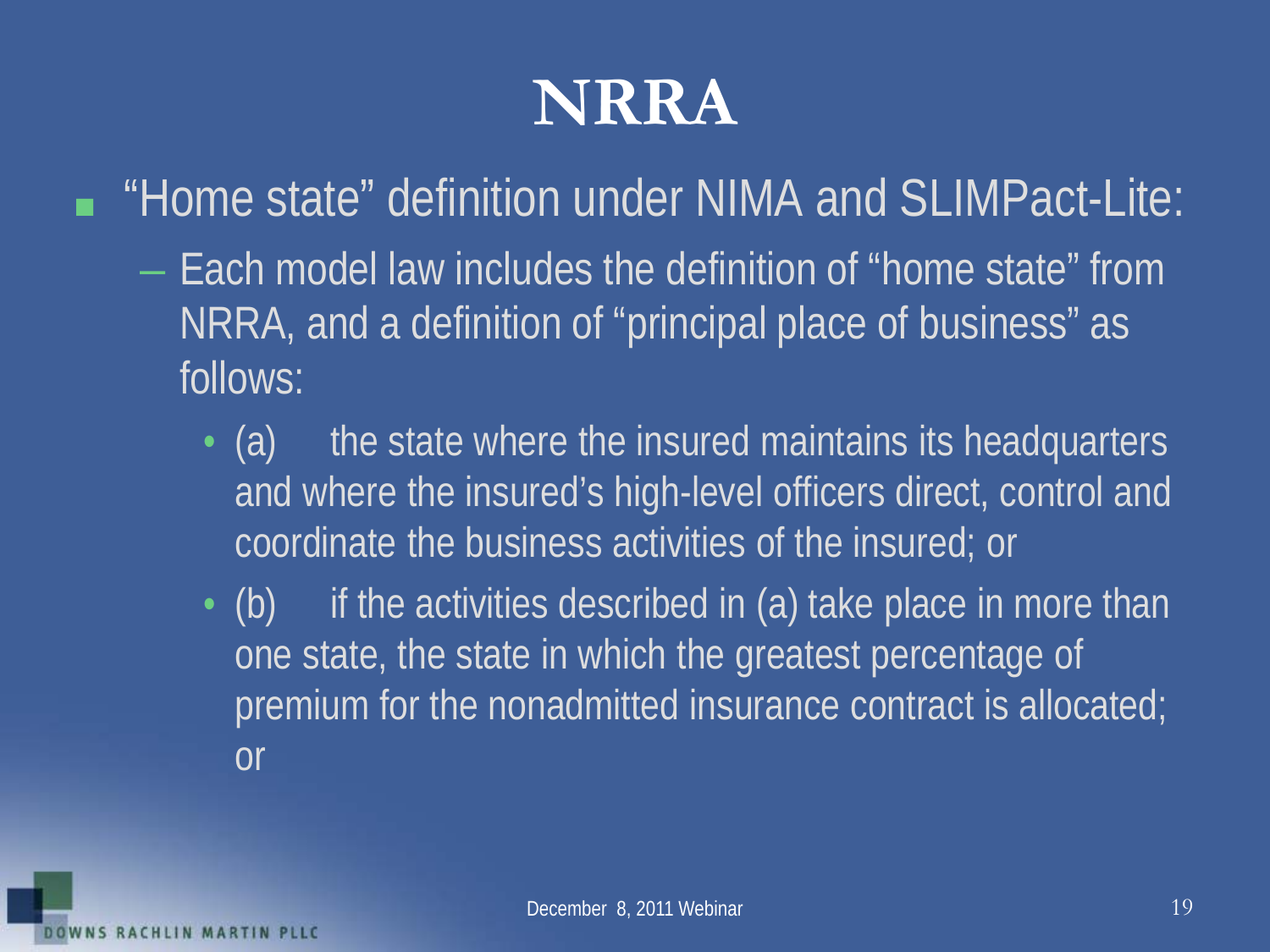$\cdot$  (c) if the activities described in (a) don't take place in any state (e.g., an offshore business has a US captive), the state to which the largest amount of premium is allocated. (Only NIMA includes (c)).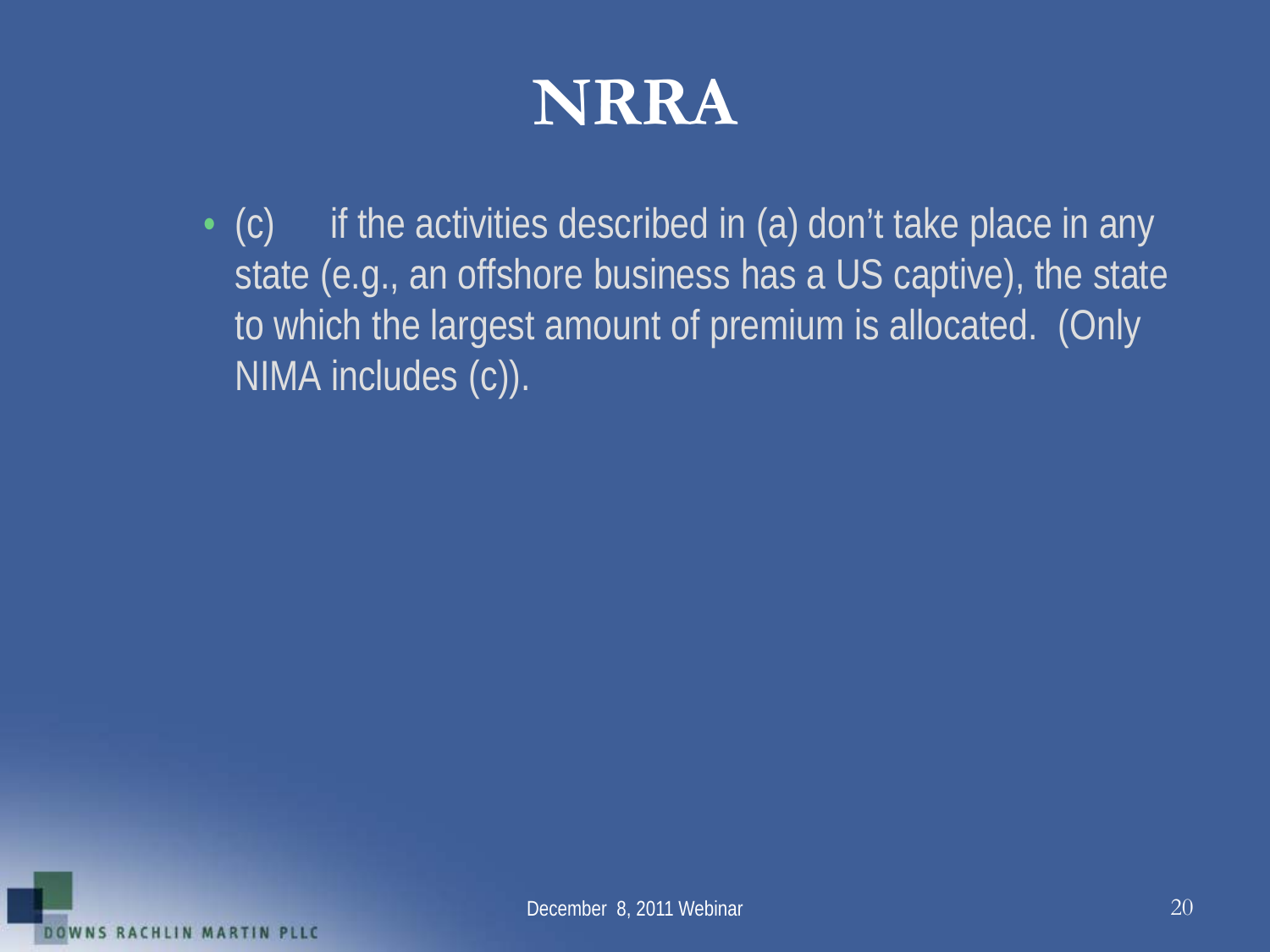- Preemption on non-home state taxation of nonadmitted insurance is tempered; states are specifically authorized to enter into a multi-state agreement or arrangement for the collection and allocation of taxes on nonadmitted insurance:
	- The home state would be permitted to collect premium tax on behalf of non-home states where risks insured under a nonadmitted insurance policy are located;
	- NAIC Nonadmitted Insurance Model Act ("NIMA");
	- NAPSLO's SLIMPact-Lite Model Legislation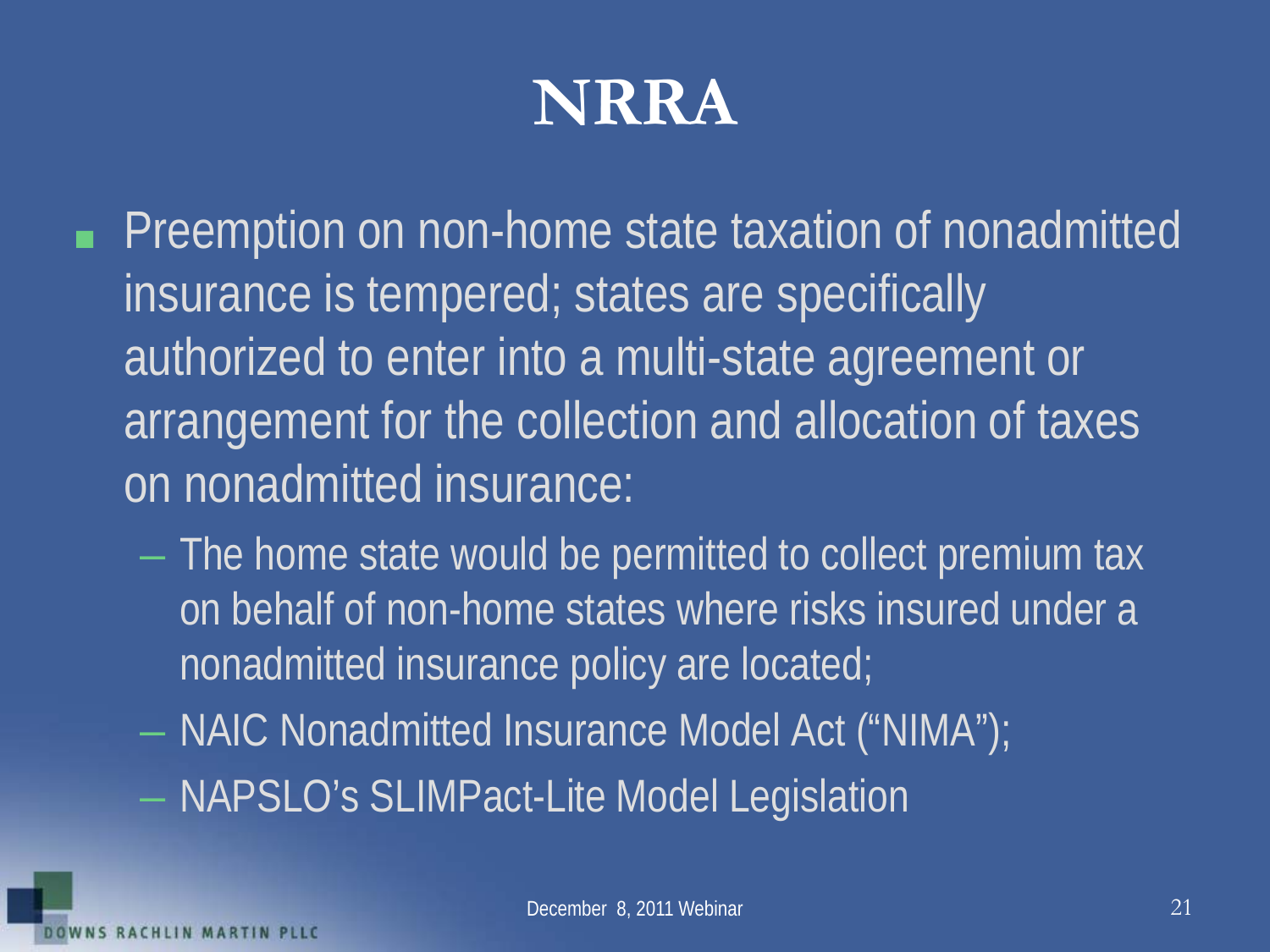- How are premiums/risks allocated to a state for purposes of the "home state" determination?
	- SLIMPact-Lite provides for establishment of an interstate compact to collect and allocate premium taxes on nonadmitted insurance among participating states;
		- Compact will be governed by a new commission;
		- Commission will establish an "allocation formula" "by which insured risk exposures will be apportioned to each state for purposes of calculating premium taxes due."
	- NIMA provides for a multi-state agreement to collect and allocate tax, per a schedule included in the agreement.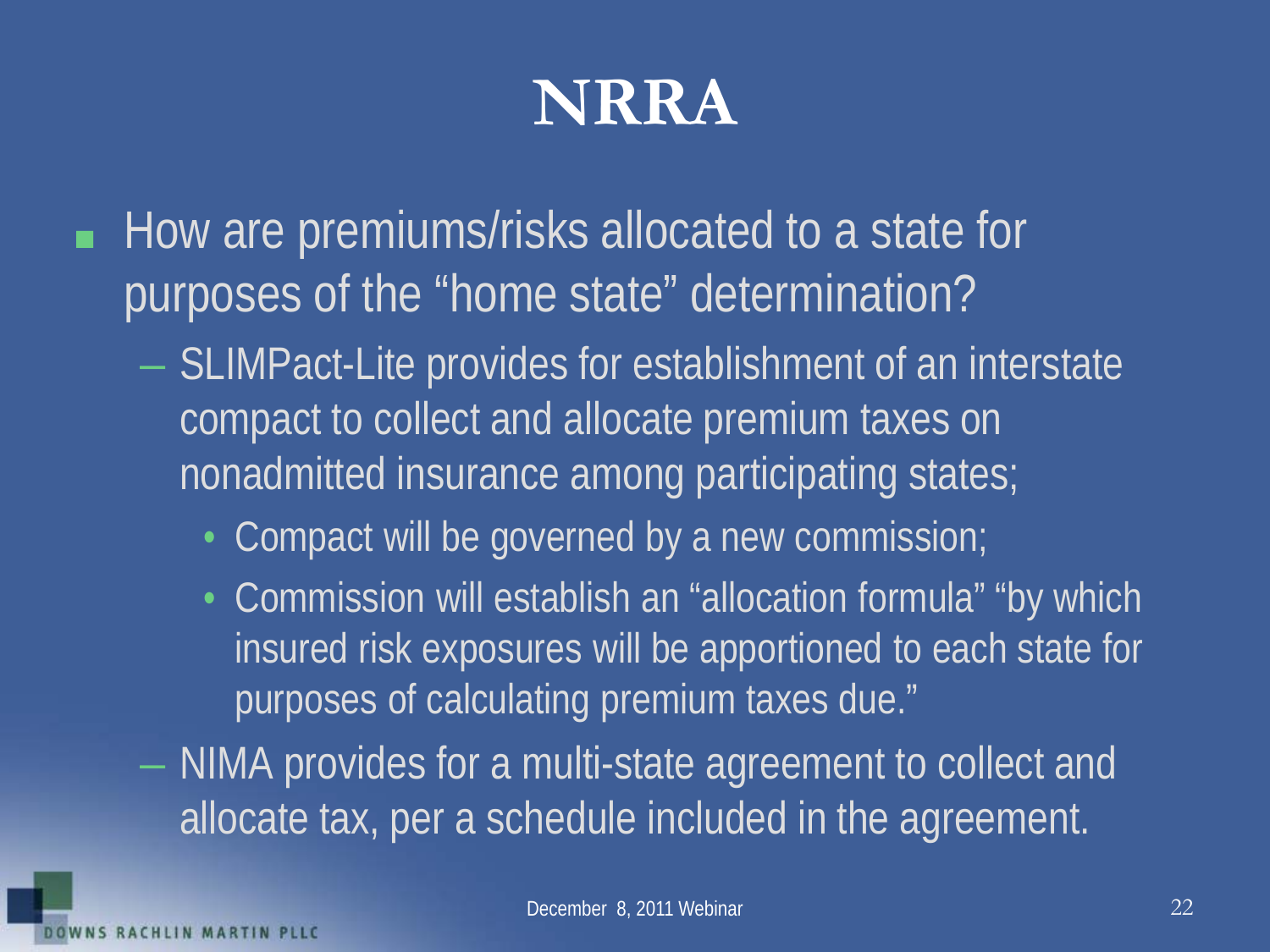- States have not uniformly adopted a model act for collection and allocation of premium taxes on nonadmitted insurance:
	- NIMA has been adopted in some states;
	- SLIMPact Lite has been in some states;
	- Some states have given the insurance administrator discretion to choose between NIMA and SLIMPact Lite.
	- Some states, including New York, have affirmatively stated they will not enter into NIMA or SLIMPact Lite.

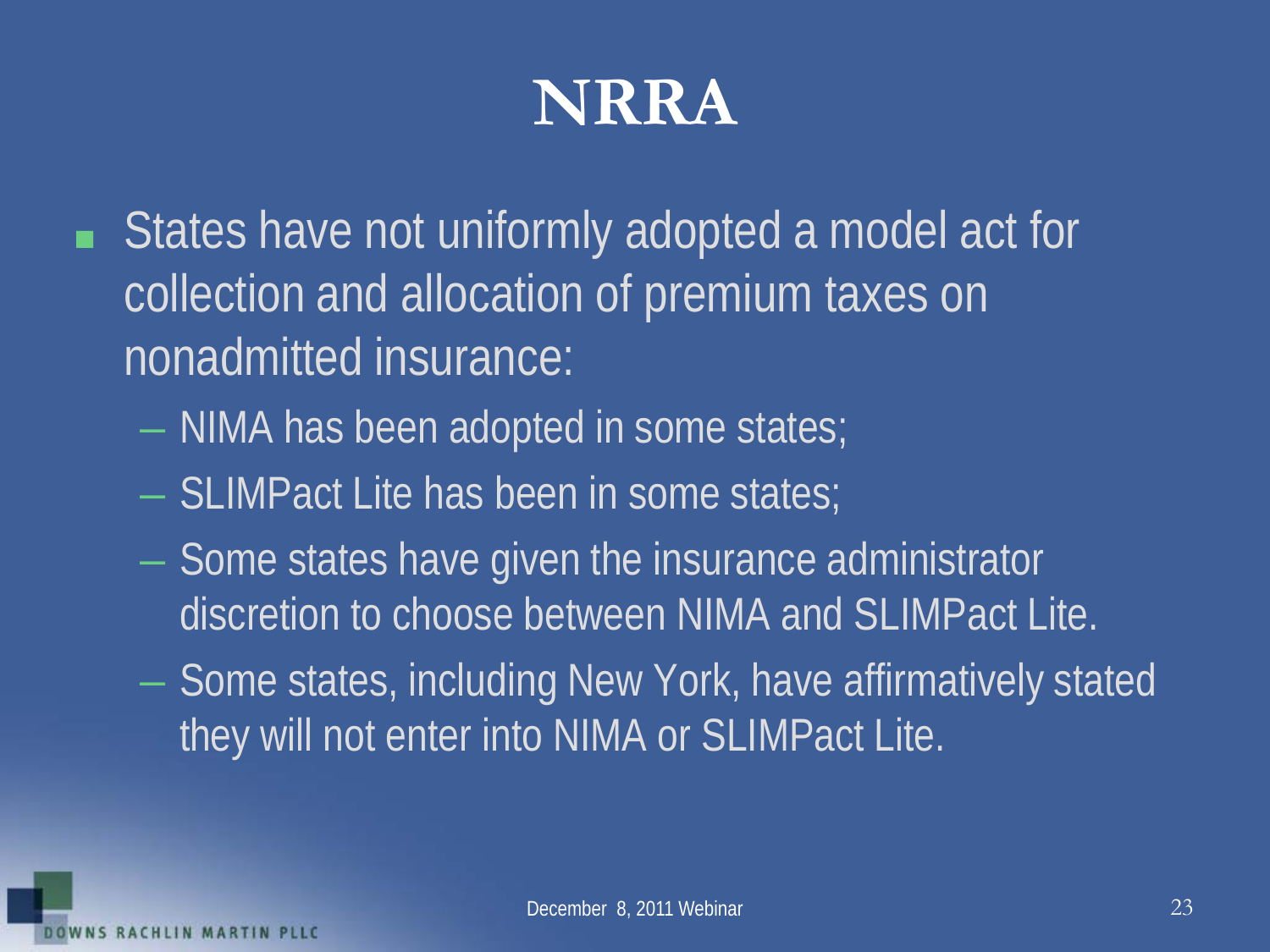### **NRRA - Enforcement**

- NRRA is a federal law, but there is no designated federal agency with powers to interpret or enforce NRRA.
- Administration of NRRA is left to the individual states (but NRRA contemplates multi-state agreements).
- Virtually all states have adopted legislation to implement NRRA and its preemption provisions.
- Disputes regarding application of NRRA would be resolved on a state-by-state basis.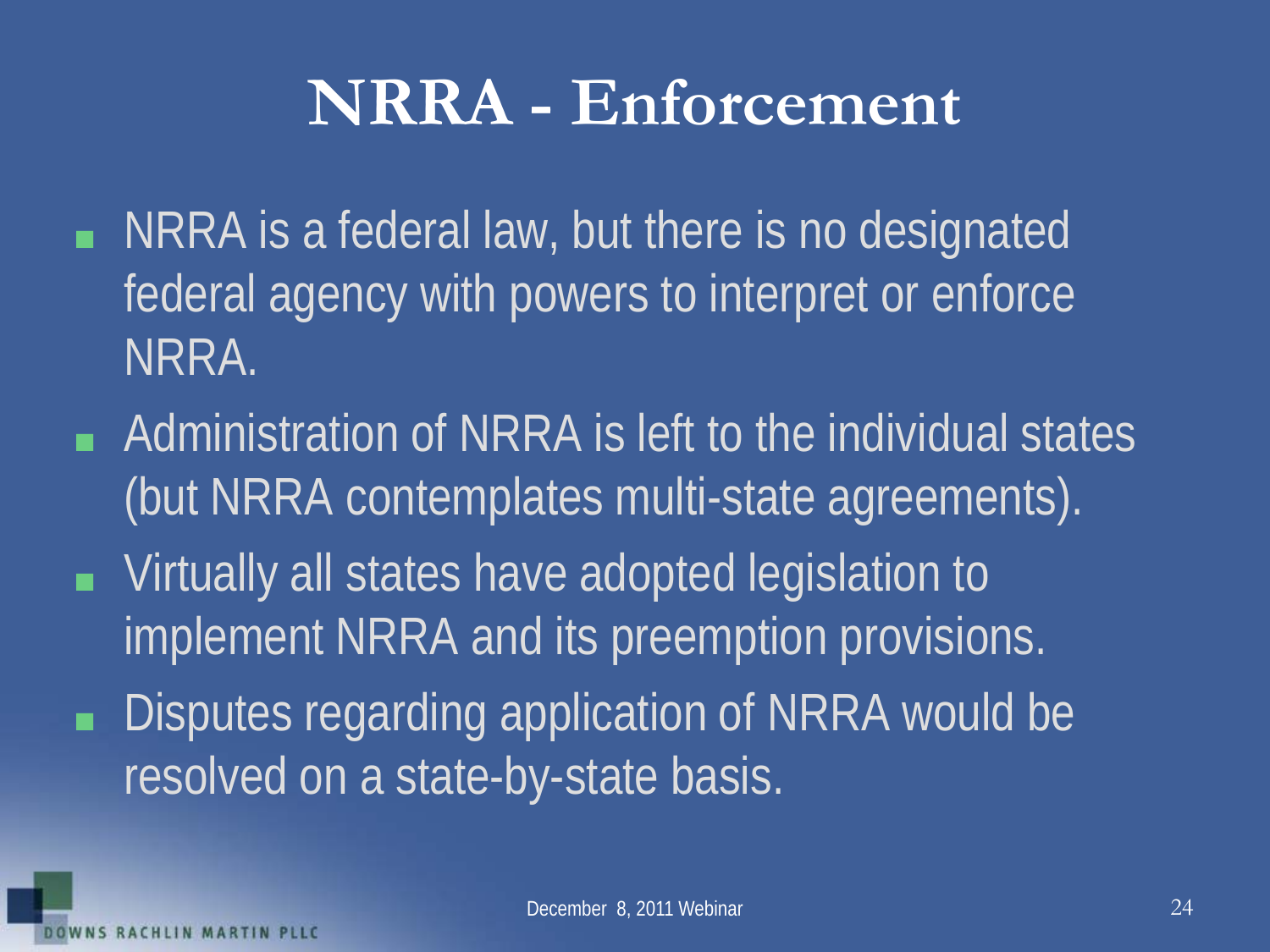#### ■ Does NRRA apply to captives?

- VCIA White Paper questions applicability of NRRA to captive insurance companies;
	- Definition of "nonadmitted insurance" could be construed to include only surplus lines insurance;
	- Legislative history suggests that NRRA was intended to apply to surplus lines insurance only.

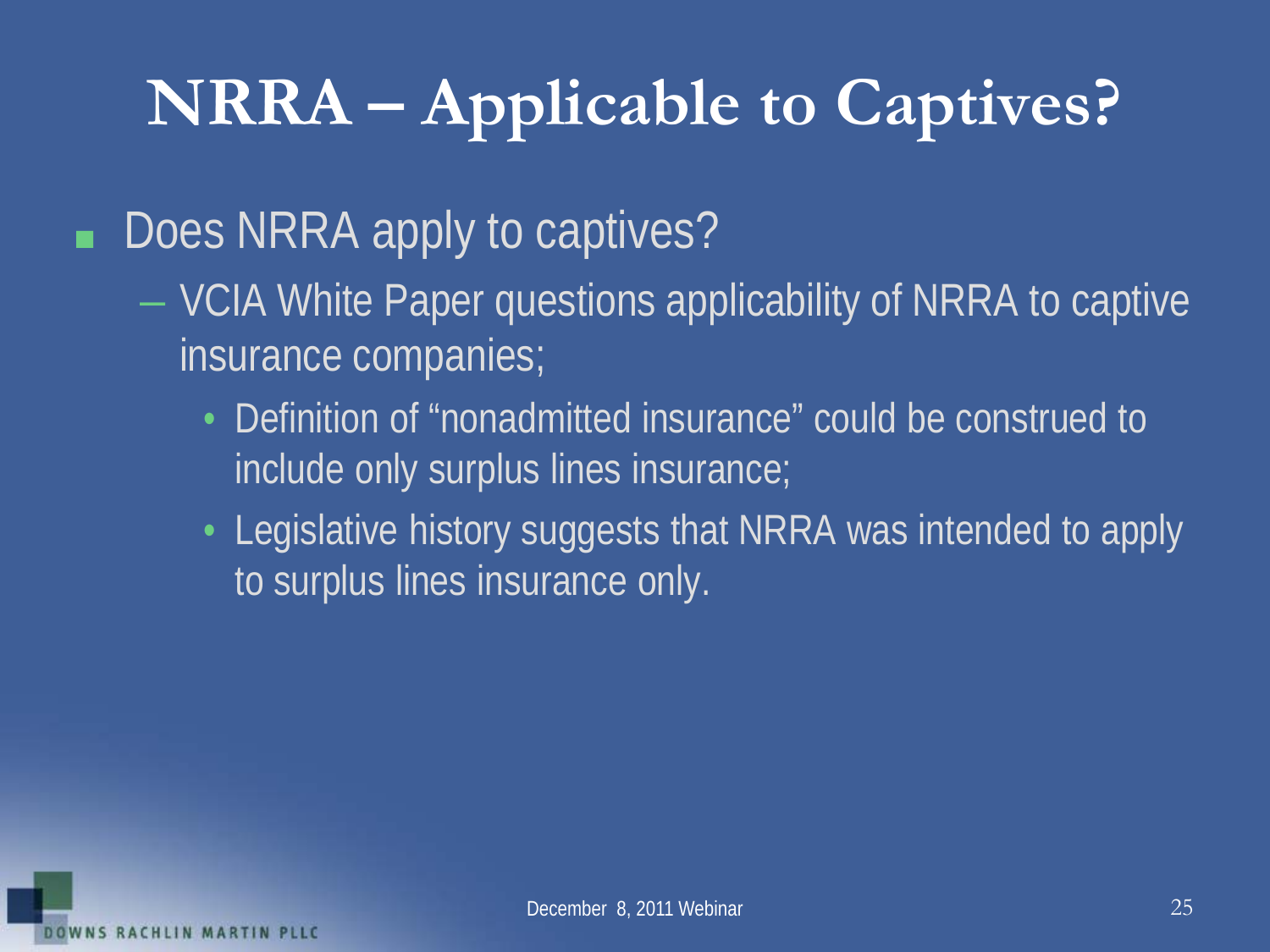- Problems with interpretation of NRRA as covering only surplus lines insurance:
	- NRRA specifically excludes risk retention groups from definition of "nonadmitted insurer"; no other specific exemption;
	- NRRA includes provisions specific to "independently procured insurance," which is insurance "procured directly by an insured by a nonadmitted insurer" without the use of a surplus lines broker. Definition of "independently procured insurance" does not require purchase from an eligible surplus lines carrier.

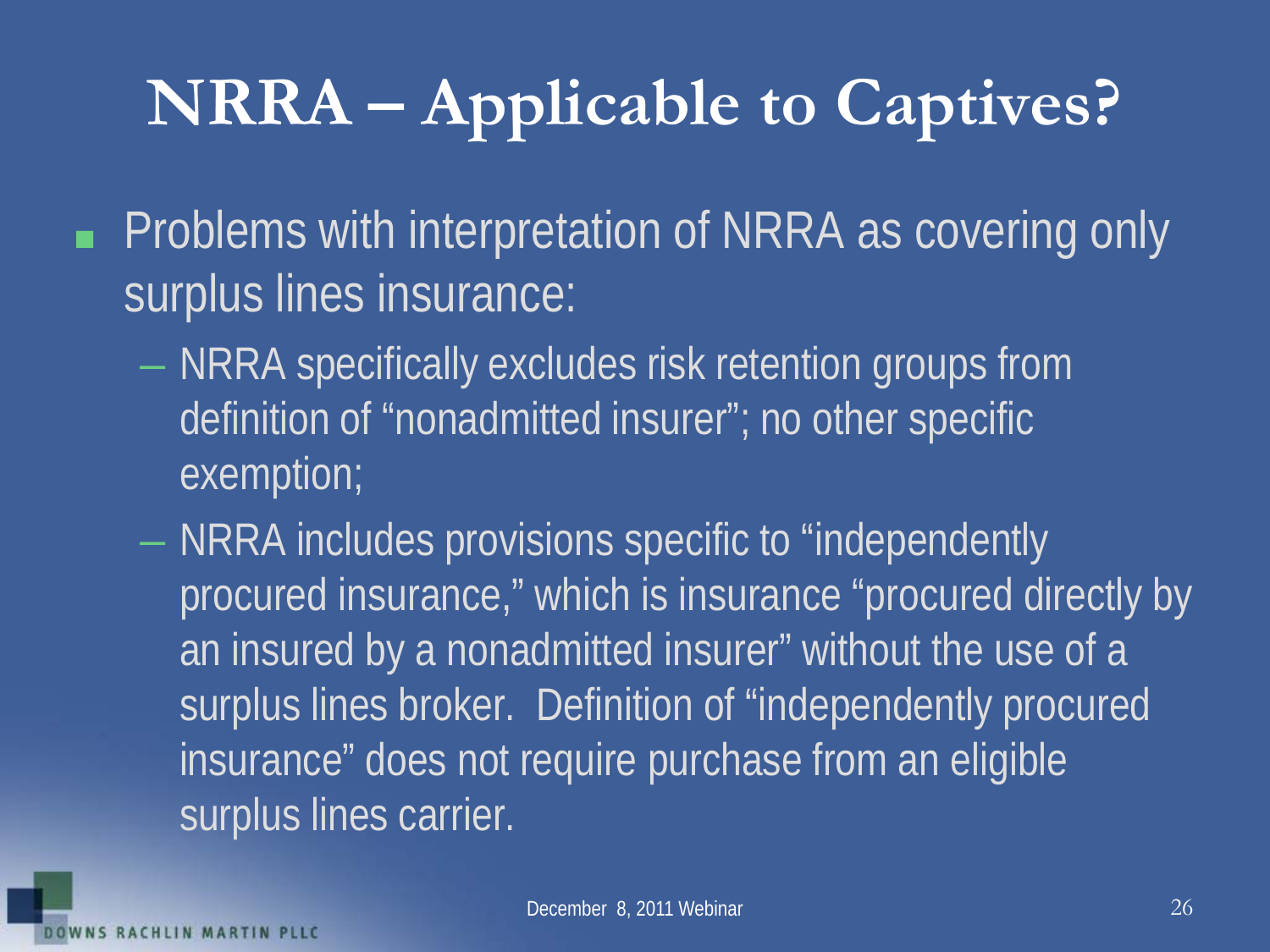- Problems with interpretation of NRRA as covering only surplus lines insurance (continued):
	- The "surplus lines only" interpretation would require disregarding provisions of NRRA regarding independently procured insurance.

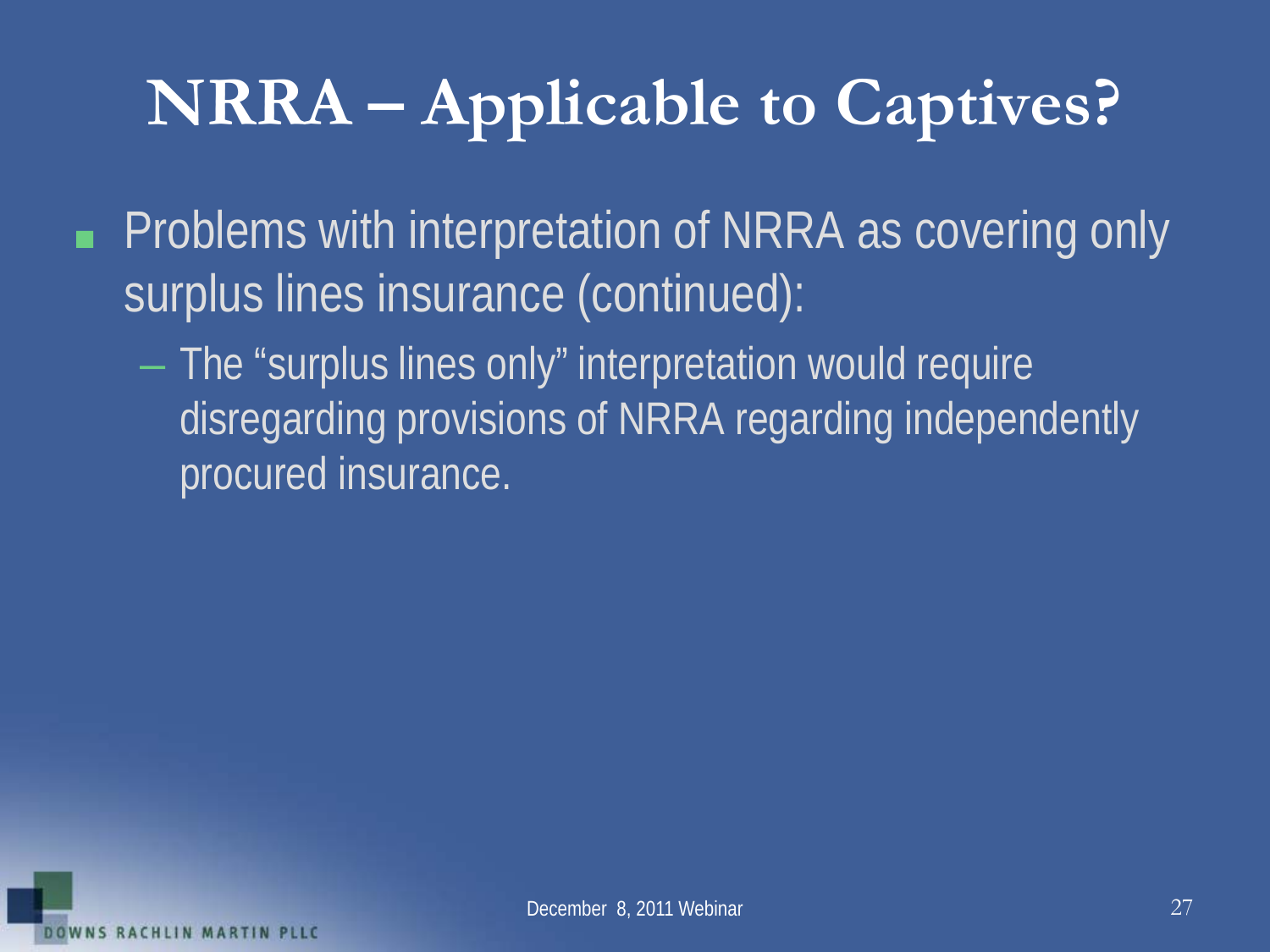■ If NRRA does not apply to captives:

- No benefit of preemption of non-home state taxation of direct insurance written by the captive;
- No change to application of state laws taxing and regulating directly procured, nonadmitted insurance.

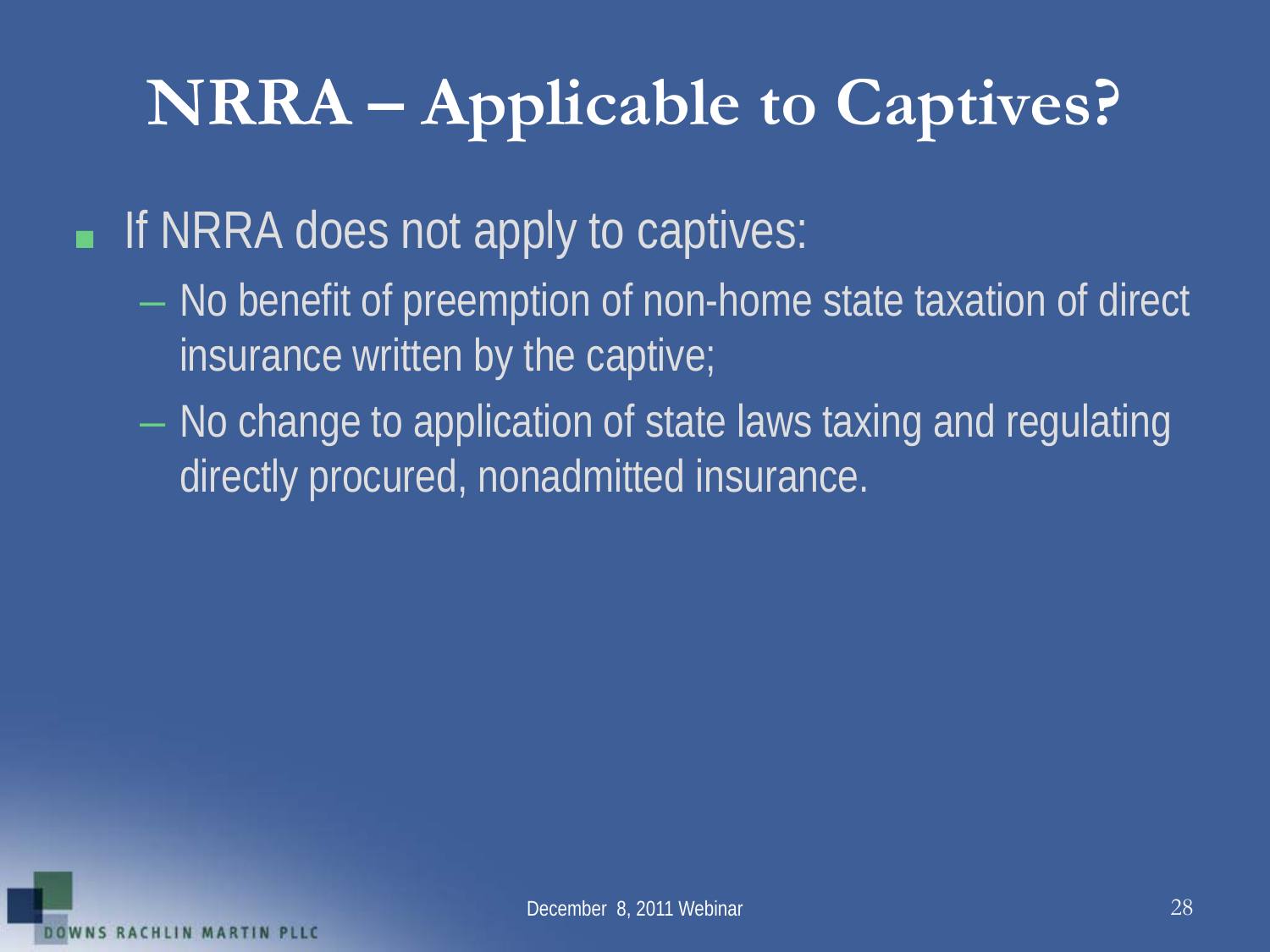# **NRRA Compliance Strategies**

- A state's regulation and taxation of insurance requires that the transaction at issue be "insurance" as defined under that statute and any applicable state regulations or judicial decisions.
- A nonadmitted insurer's position for federal income tax purposes would not be determinative of whether the insurer is engaged in "insurance" for state law purposes.

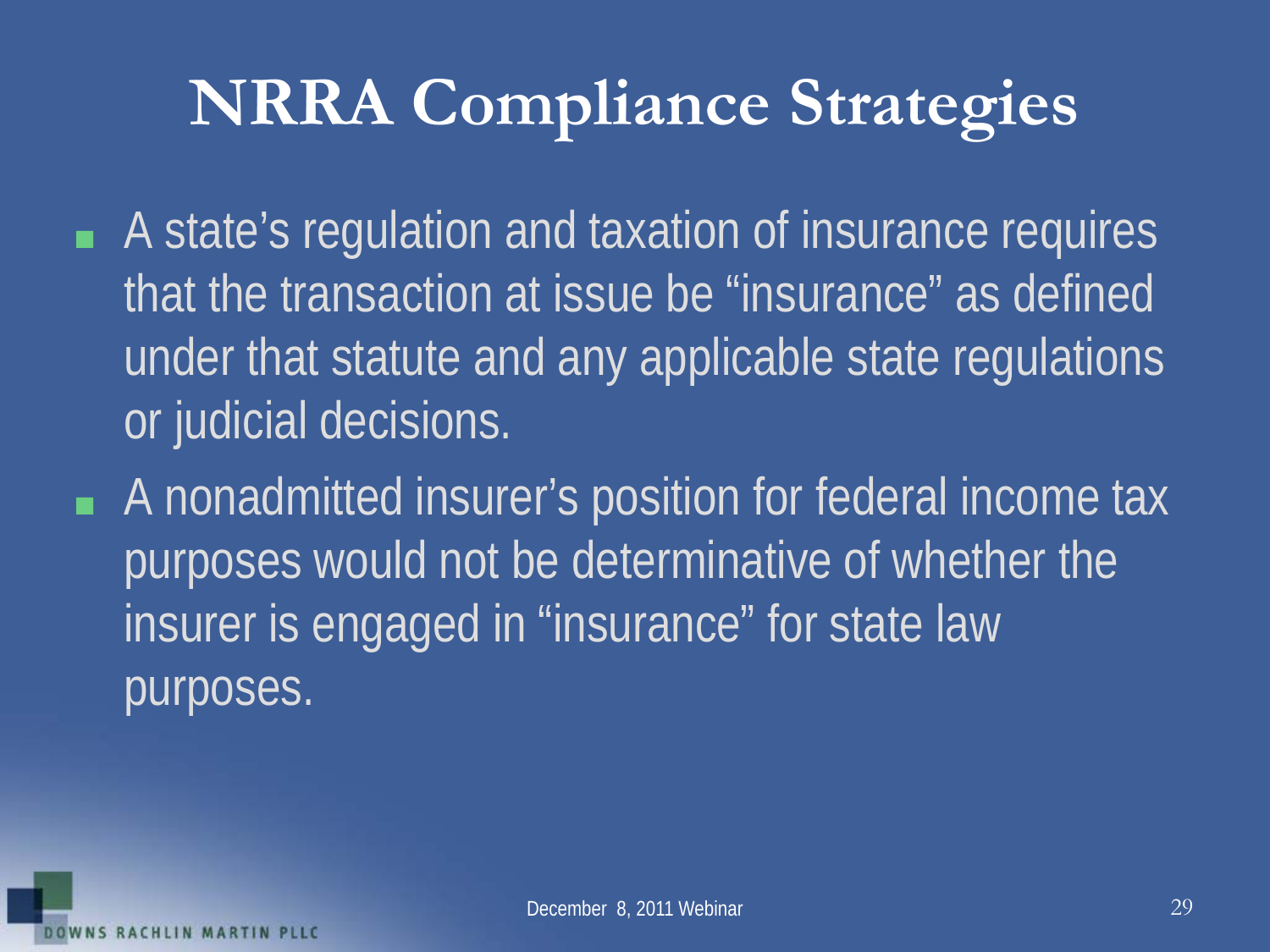(i) Is the coverage provided by the captive "insurance" under applicable state law? Most state insurance codes include a definition of "insurance," which may include the requirement that the insured has shifted its risk of loss to the insurer. If the captive's coverage does not meet the definition of "insurance" under a state's laws, it should not be subject to regulation or taxation under that state's insurance laws.

– Examples may include a captive that wants to qualify as a 501(c)(3) exempt organization; concerns with "commercialtype insurance under Code Sec. 501(m).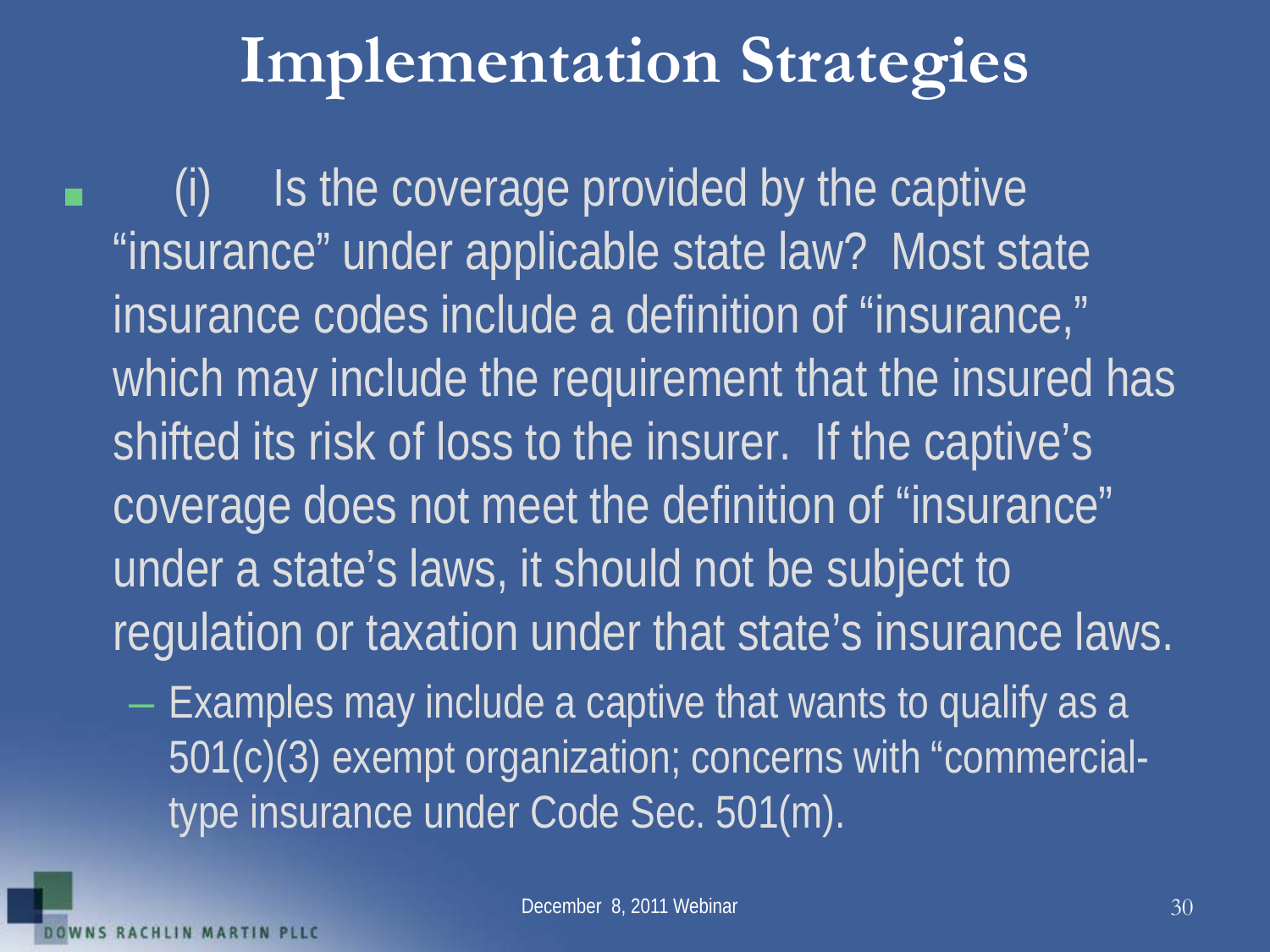(ii) Is the insurance property/casualty insurance? Look to state laws and how the captive has reported the insurance the annual statement filed with its domicile state.

■ (iii) What is the home state's position on the applicability of NRRA to captive insurance companies? Monitor state insurance regulators' published positions on application of NRRA.

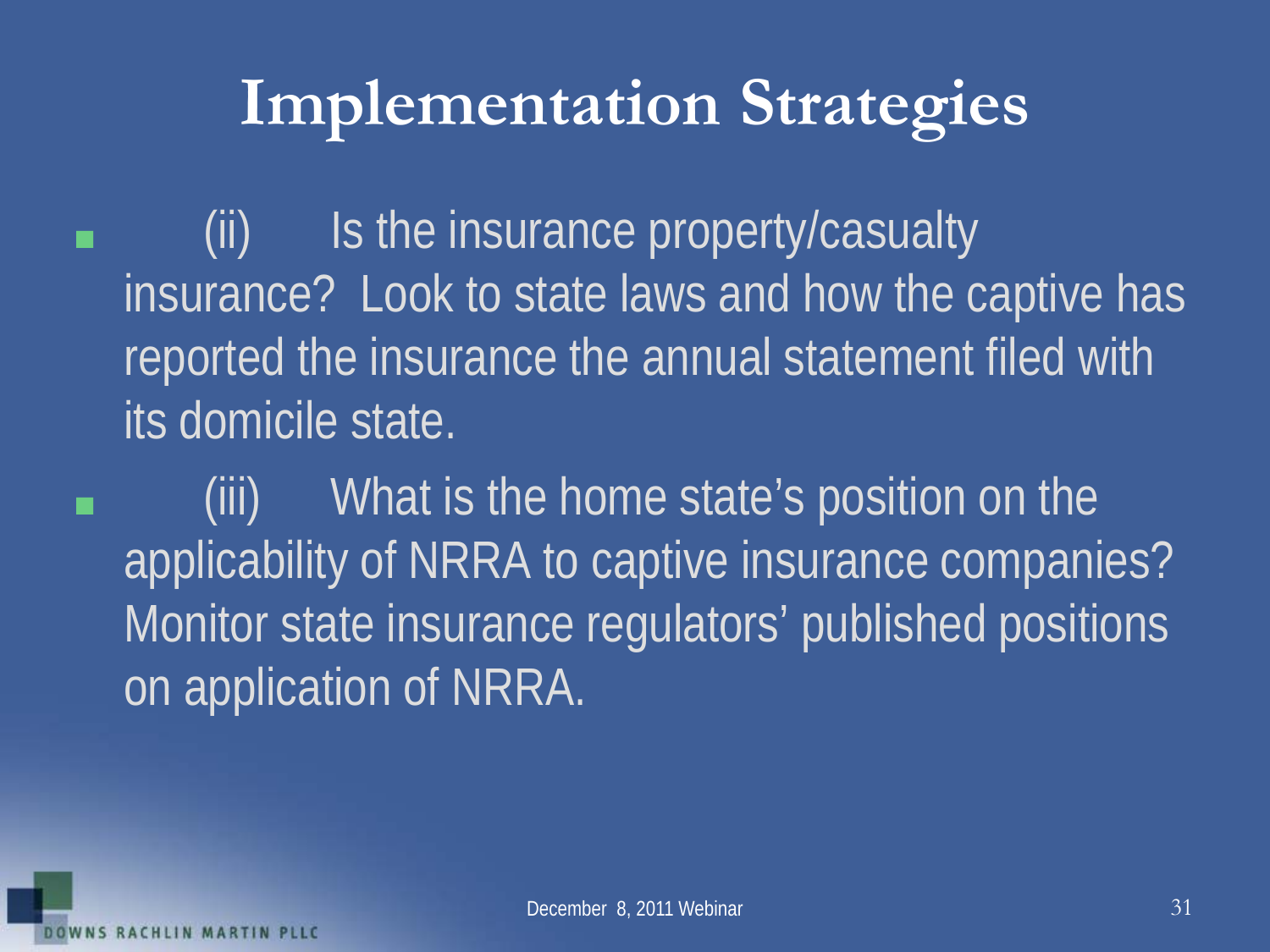■ (iv) The law of each non-domicile state where risk is insured on a nonadmitted basis should be carefully reviewed in terms of how the state has implemented NRRA. Moreover, such state laws should be monitored for any future amendments with respect to NRRA.

– Specifically, monitor the positions of each state where risks insured by the captive are located.

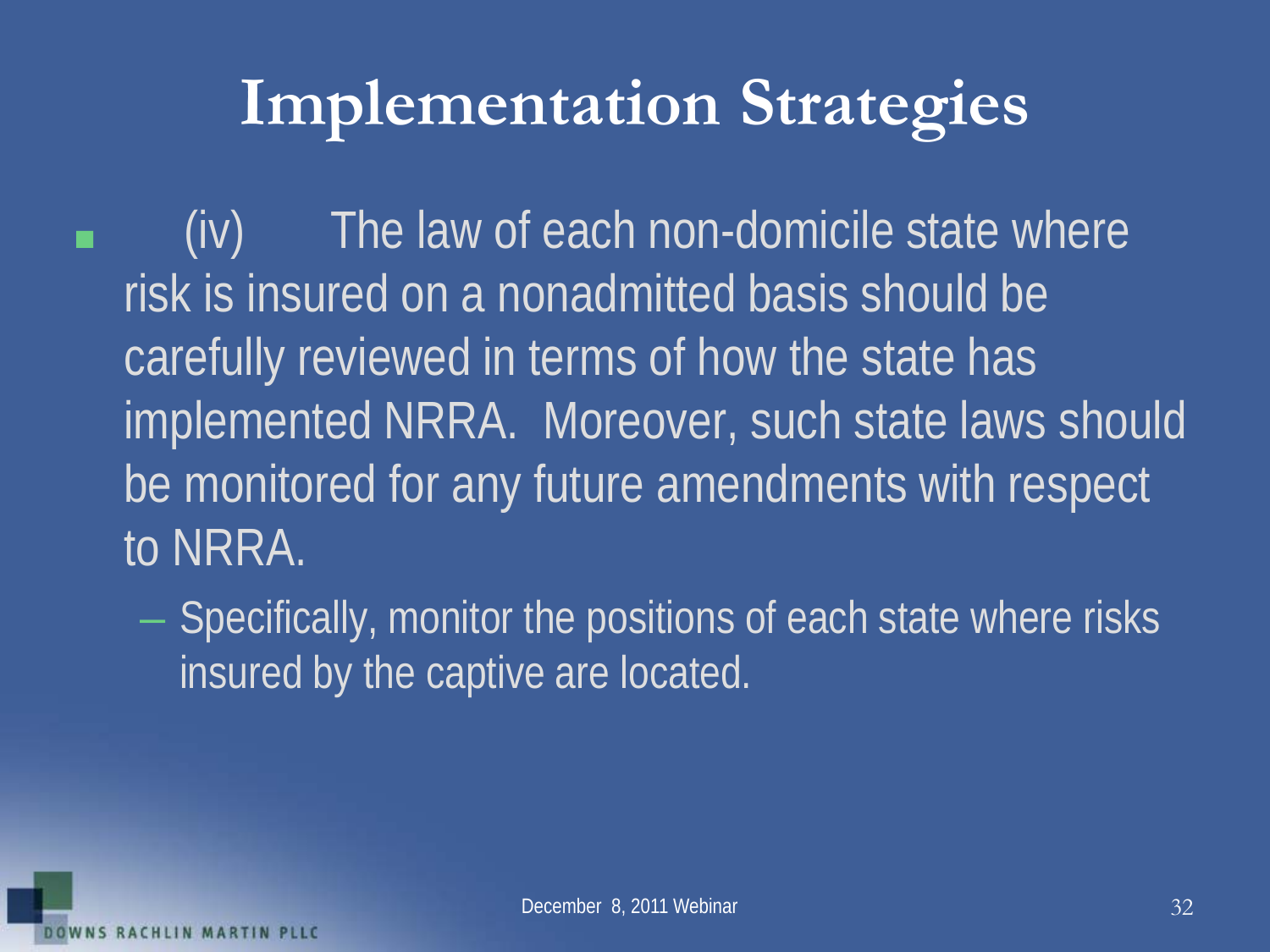$\blacksquare$  (v) Is the only connection between the captive and the state the presence of the insured risk? If so, under Todd Shipyards the captive and its insured(s) can take the position that such state does not have jurisdiction to tax or regulate the insurance provided by the captive.

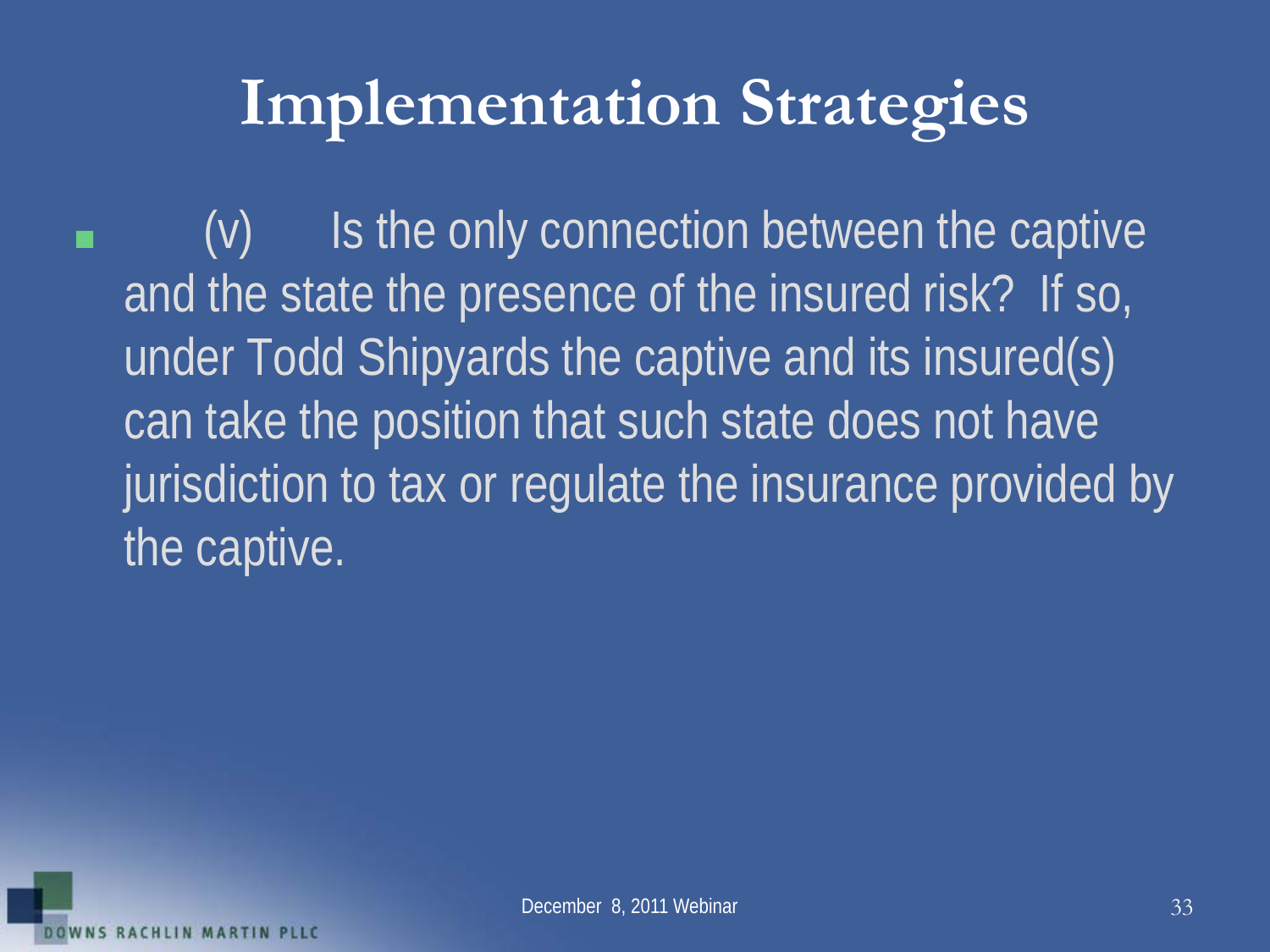■ (vi) NRRA requires states to take a policy-bypolicy approach to the regulation and taxation of nonadmitted insurance. If a captive is insuring, in a single policy, risks located within and outside of the home state with respect to the policy, it is exposed to home state taxation on the entire premium. To limit this exposure, the captive should consider dividing the policy into two separate policies—one that insures only home state risk (for a lesser premium) and the other insuring non-home state risks.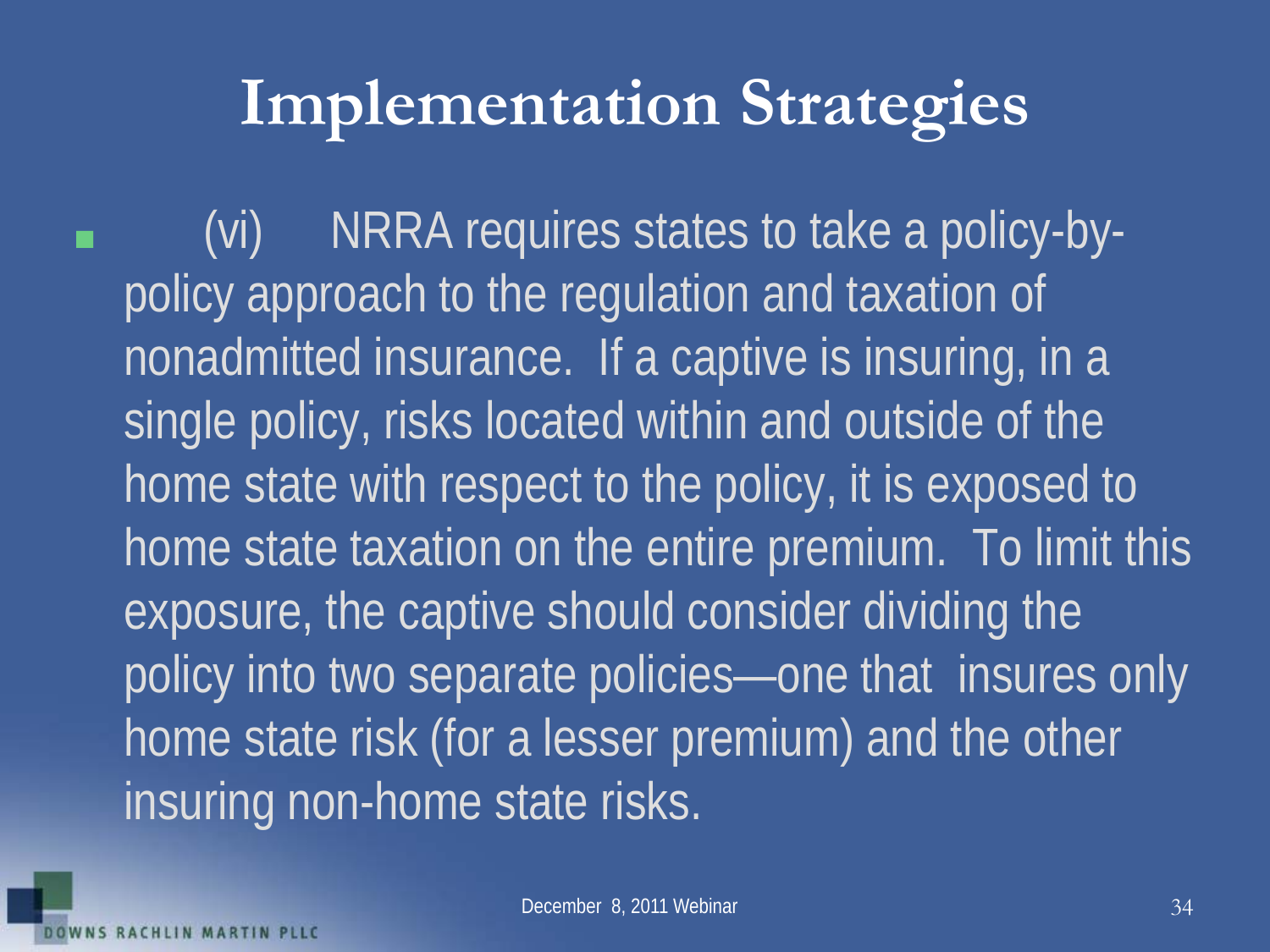■ The policy covering non-home state risks may not be subject to tax in these non-home states, especially if the only connection between the state and the insurance is the presence of the insured risk. In that case, the captive can take the position that Todd Shipyards precludes the state from imposing a tax on the insurance.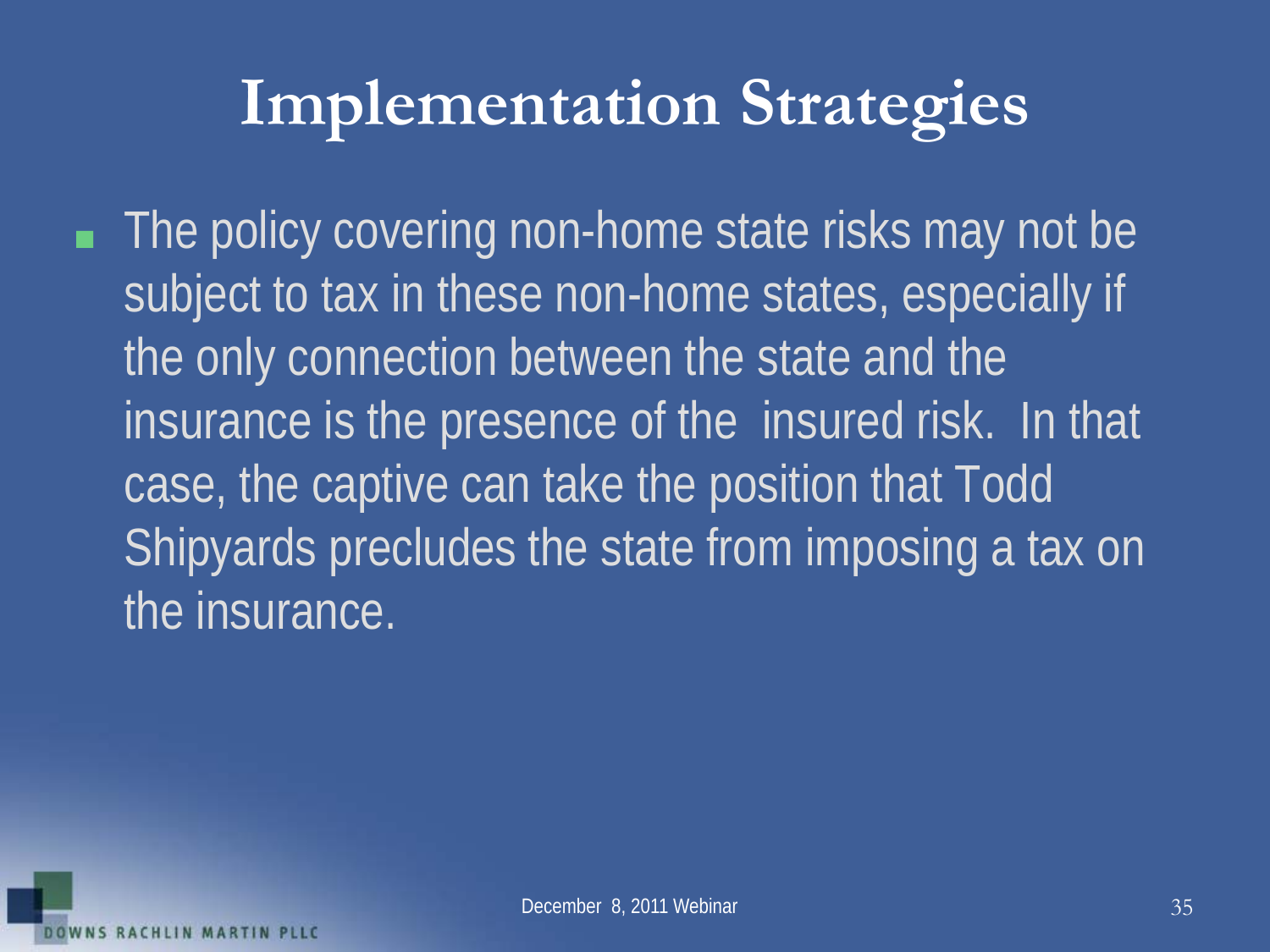(vii) If the majority of the risks insured by the captive are home-state risks, and the home state has a captive insurance law, the captive may consider moving its domicile to the home state. The captive would be an admitted insurer in such state, and likely would be subject to a substantially lower premium tax rate than the home state's tax rate on nonadmitted insurance. Any captive contemplating a change of domicile should carefully review: (a) the state's captive insurance laws and regulations; (b) the taxes applicable to the captive, and (c) the quality of the state's regulation of captive insurance.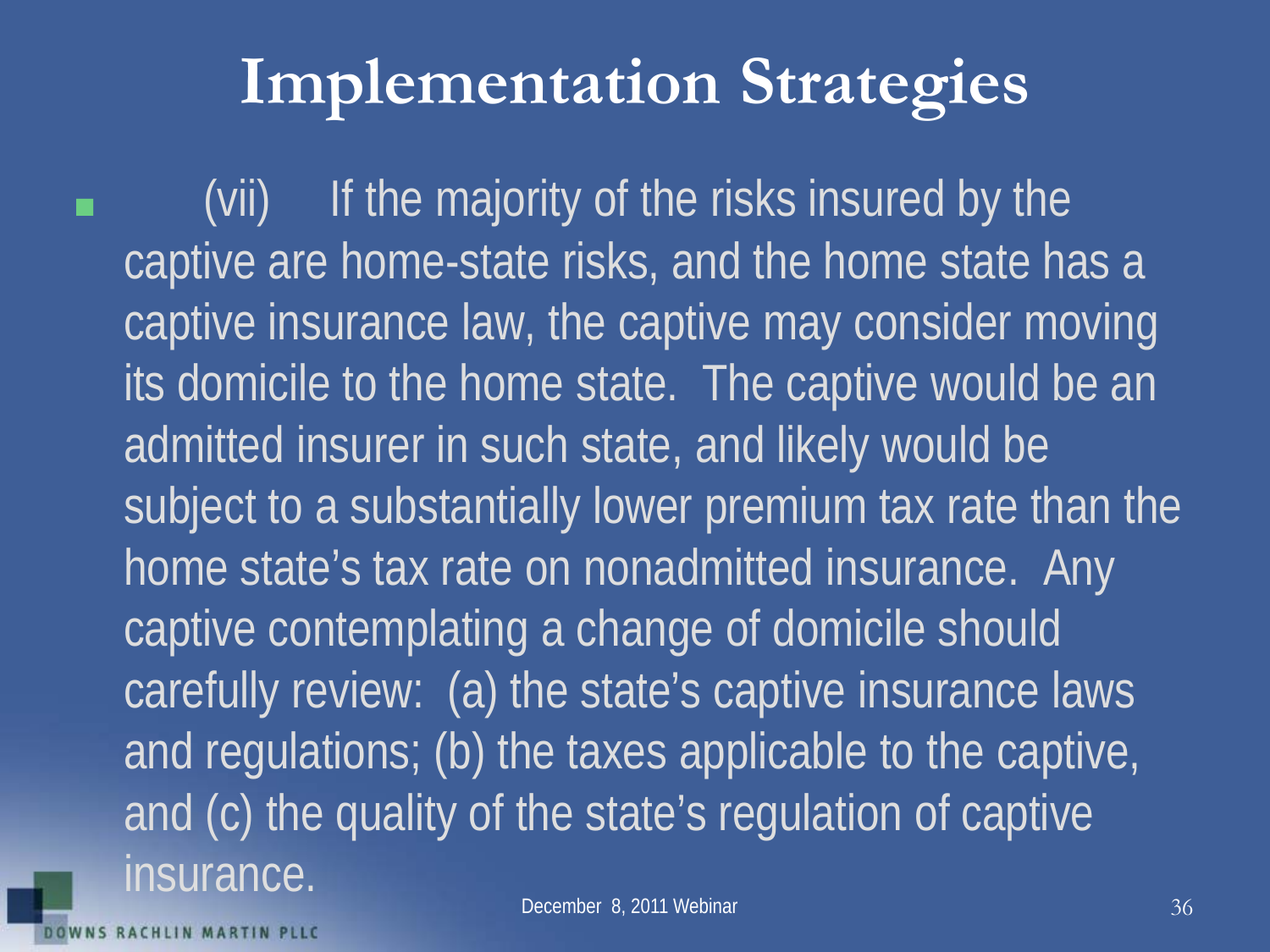(viii) If, as is the case in many states, the statelaw NRRA amendments take effect for policies incepting or renewed on and after July 21, 2011, the captive may have a period of time to determine its strategy for dealing with the new law.